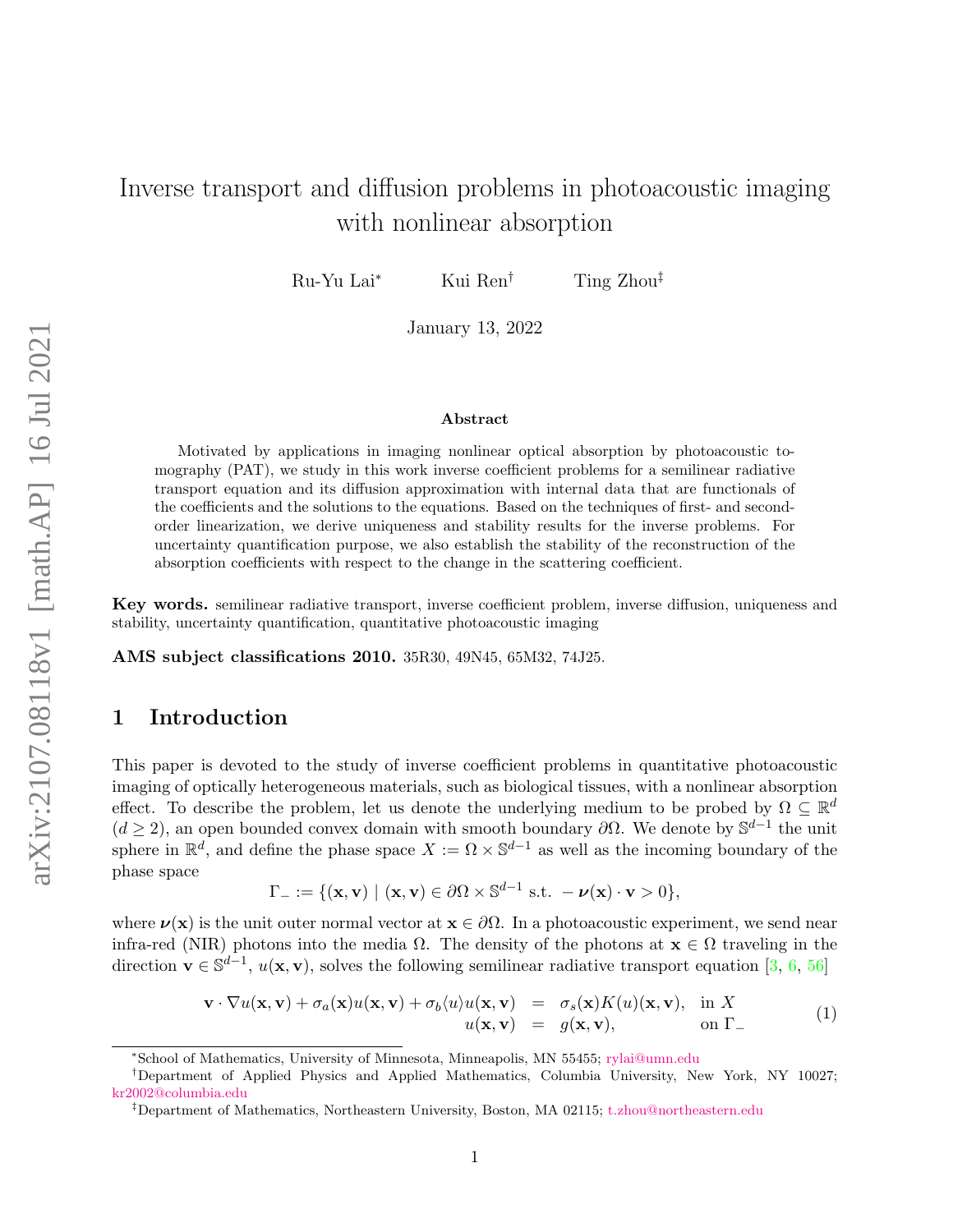where  $\sigma_a, \sigma_b$  are the single-photon and two-photon absorption coefficients, respectively, and  $\sigma_s$  is scattering coefficient. We denote by  $\langle u \rangle$  the integral of  $u(\mathbf{x}, \mathbf{v})$  over the variable **v**, that is,

$$
\langle u \rangle := \int_{\mathbb{S}^{d-1}} u(\mathbf{x}, \mathbf{v}) d\mathbf{v},
$$

with dv being the normalized surface measure on  $\mathbb{S}^{d-1}$  (that is,  $\int_{\mathbb{S}^{d-1}} d\mathbf{v} = 1$ ). The linear scattering operator  $K$  is defined through the relation

$$
K(u)(\mathbf{x}, \mathbf{v}) := \int_{\mathbb{S}^{d-1}} \Big\{ \Theta(\mathbf{v}, \mathbf{v}') u(\mathbf{x}, \mathbf{v}') - \Theta(\mathbf{v}', \mathbf{v}) u(\mathbf{x}, \mathbf{v}) \Big\} d\mathbf{v}',
$$

with the non-negative kernel  $\Theta(\mathbf{v}, \mathbf{v}') \geq 0$  satisfying the normalization conditions

$$
\int_{\mathbb{S}^{d-1}} \Theta(\mathbf{v}, \mathbf{v}') d\mathbf{v}' = \int_{\mathbb{S}^{d-1}} \Theta(\mathbf{v}, \mathbf{v}') d\mathbf{v} = 1.
$$

The pressure field generated by the photoacoustic effect can be written as [\[21\]](#page-21-0)

<span id="page-1-0"></span>
$$
H_T(\mathbf{x}) = \Xi(\mathbf{x}) \Big[ \sigma_a(\mathbf{x}) \langle u \rangle(\mathbf{x}) + \sigma_b(\mathbf{x}) \langle u \rangle^2(\mathbf{x}) \Big], \qquad \mathbf{x} \in \bar{\Omega}.
$$
 (2)

where  $\Xi$  is the Grüneisen coefficient that describes underlying medium's photoacoustic efficiency. This initial pressure field generated by single-photon and two-photon absorption processes evolves, in the form of ultrasound, according to the classical acoustic wave equation  $[9, 21]$  $[9, 21]$ . Through the measurement of the ultrasound data reaching the surface of the medium, one can reconstruct the internal information  $H_T(\mathbf{x})$ . This is by now a well-established process; see, for instance, [\[2,](#page-20-2) [12,](#page-21-2) [16,](#page-21-3) [24,](#page-21-4) [27,](#page-22-0) [34,](#page-22-1) [37,](#page-22-2) [59\]](#page-23-1) and references therein for more details.

The objective of this paper is on the second step of the photoacoustic imaging technology: to reconstruct the optical coefficients  $\sigma_a, \sigma_b, \sigma_s$  and possibly  $\Xi$  from the internal information  $H_T$ reconstructed from the acoustic measurement. What makes our study different from existing results on quantitative photoacoustic imaging, for instance those in  $[8, 9, 22, 48, 49, 51, 55, 57]$  $[8, 9, 22, 48, 49, 51, 55, 57]$  $[8, 9, 22, 48, 49, 51, 55, 57]$  $[8, 9, 22, 48, 49, 51, 55, 57]$  $[8, 9, 22, 48, 49, 51, 55, 57]$  $[8, 9, 22, 48, 49, 51, 55, 57]$  $[8, 9, 22, 48, 49, 51, 55, 57]$  $[8, 9, 22, 48, 49, 51, 55, 57]$  $[8, 9, 22, 48, 49, 51, 55, 57]$  $[8, 9, 22, 48, 49, 51, 55, 57]$  $[8, 9, 22, 48, 49, 51, 55, 57]$  $[8, 9, 22, 48, 49, 51, 55, 57]$  $[8, 9, 22, 48, 49, 51, 55, 57]$  $[8, 9, 22, 48, 49, 51, 55, 57]$ , is that the transport model [\(1\)](#page-0-0) we consider here contains the semilinear term that describes the two-photon absorption effect of the underlying medium [\[10,](#page-21-6) [54\]](#page-23-7). This additional nonlinearity makes the analysis of the inverse problem much more complicated [\[56,](#page-23-0) [60\]](#page-23-8).

Diffusion approximation. When the underlying medium has very strong scattering but weak absorption, one can approximate the transport equation model with a diffusion equation model that is easier to deal with. This is a well-established result in kinetic theory in the absence of the semilinear term  $\sigma_b \langle u \rangle u$  in [\(1\)](#page-0-0); see for instance [\[17\]](#page-21-7) for a detailed mathematical derivation. In the presence of the semilinear term  $\sigma_b\langle u\rangle u$ , the diffusion approximation follows straightforwardly from the classical theory under the assumption that the transport solution is at most  $\mathcal{O}(1)$ . This is indeed the regime where our study in the rest of the paper will be, that is, for small boundary data. Therefore, we write down the following semilinear diffusion approximation without further justification, and with a little bit abuse of notations:

$$
-\nabla \cdot \gamma(\mathbf{x}) \nabla u(\mathbf{x}) + \sigma_a(\mathbf{x}) u(\mathbf{x}) + \sigma_b(\mathbf{x}) u(\mathbf{x}) u(\mathbf{x}) = 0, \quad \text{in } \Omega
$$
  
 
$$
u(\mathbf{x}) = g(\mathbf{x}), \quad \text{on } \partial\Omega
$$
 (3)

where  $\gamma$  is related to  $\sigma_a$ ,  $\sigma_b$  and  $\sigma_s$ . The internal data in the diffusion approximation now take the form

<span id="page-1-1"></span>
$$
H_D(\mathbf{x}) = \Xi[\sigma_a(\mathbf{x})u(\mathbf{x}) + \sigma_b(\mathbf{x})u(\mathbf{x})u(\mathbf{x})] \qquad \mathbf{x} \in \bar{\Omega}.
$$
 (4)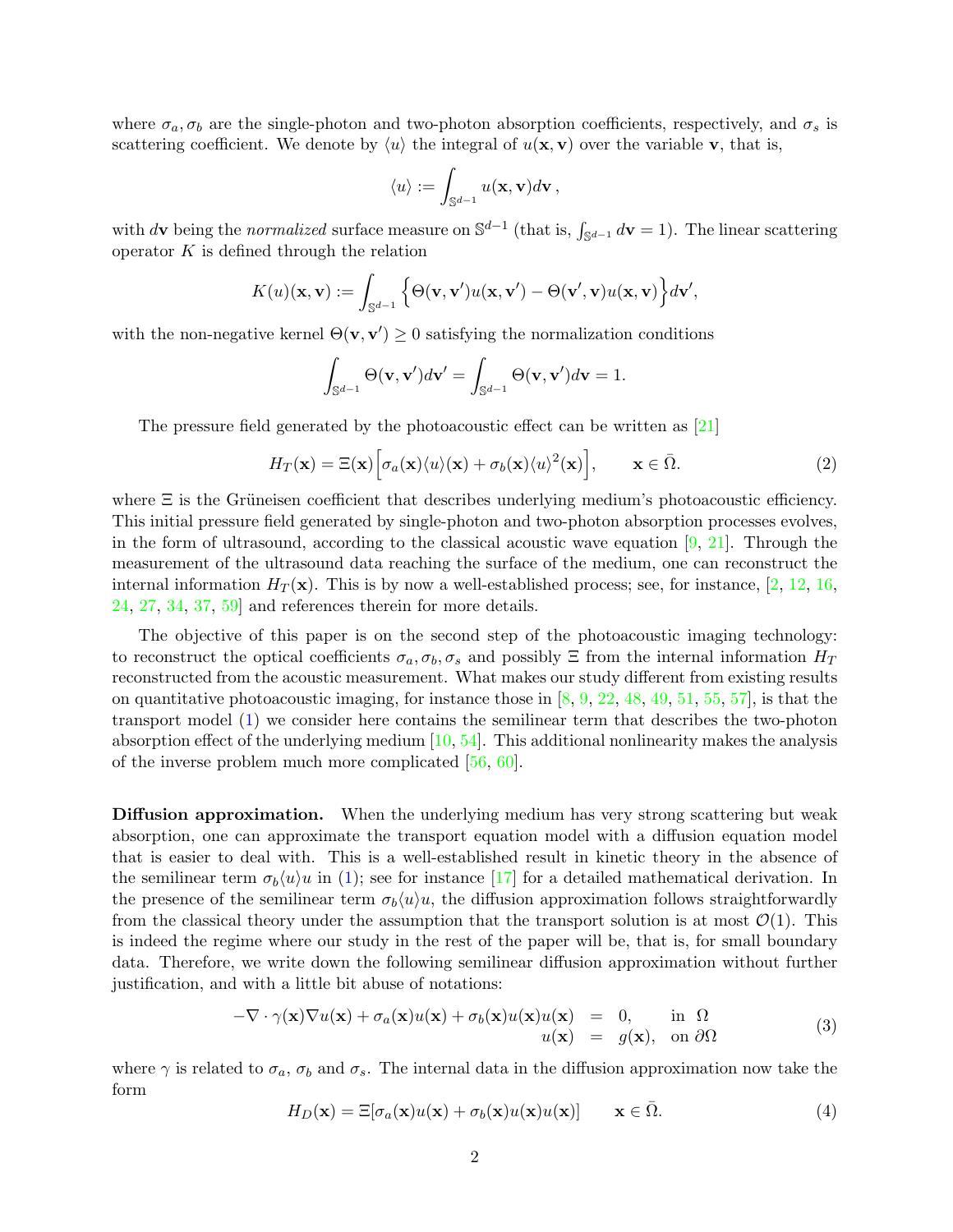The inverse problem in this case is to reconstruct information on  $\Xi$ ,  $\gamma$ ,  $\sigma_a$  and  $\sigma_b$  from the data in the form of  $H_D$ .

Note that the diffusion model we take here has the semilinear term  $u(\mathbf{x})u(\mathbf{x})$  instead of  $|u(\mathbf{x})|u(\mathbf{x})$  as in [\[54\]](#page-23-7). Using the  $|u(\mathbf{x})|u(\mathbf{x})$  term will force the solution to the diffusion equation to be non-negative, a property that is desired for the problem to be physically relevant. The perturbative argument we have in this work will implicitly ensure the non-negativity of the diffusion solution when we select appropriate point of linearization.

In the rest of the paper, we study the inverse problems in the transport regime in Section [2](#page-2-0) and in the diffusion regime in Section [3.](#page-9-0) Concluding remarks are offered in Section [4.](#page-13-0) Throughout the paper, we assume that all the coefficient functions are bounded in  $L^{\infty}(\Omega)$ :

(a) 
$$
0 < c_0 \le \Xi(\mathbf{x}), \sigma_a(\mathbf{x}), \sigma_s(\mathbf{x}), \sigma_b(\mathbf{x}) \le C_0, \quad \forall \mathbf{x} \in \Omega
$$
 (5)

for some positive constants  $c_0$  and  $C_0$ . It is convenient in later discussion to extend these functions  $\Xi(\mathbf{x}), \sigma_a(\mathbf{x}), \sigma_s(\mathbf{x}), \sigma_b(\mathbf{x})$  by 0 outside  $\Omega$ . For technical reasons, we assume further that

(b) 
$$
\sigma_a
$$
 and  $\sigma_s$  are known in a  $\delta$ -vicinity of  $\partial\Omega$  for some  $\delta > 0$ , (6)

which, in the diffusion approximation, translates to the assumption

<span id="page-2-4"></span><span id="page-2-3"></span><span id="page-2-2"></span>
$$
(b') \quad \sigma_{a|\partial\Omega} \text{ and } \gamma_{|\partial\Omega} \text{ are known.} \tag{7}
$$

While assumption  $(b)$  (and therefore  $(b')$ ) does not look harmful from the practical point of view, it is needed to ensure the correctness of the results we will present (see for instance [\[52\]](#page-23-9) for discussions on how to remove assumption  $(b')$  in the diffusive regime by introducing additional data).

#### <span id="page-2-0"></span>2 Inverse problems in the radiative transport regime

We start with inverse problems to the semilinear transport model  $(1)$  with internal data of the form [\(2\)](#page-1-0). We denote by  $L^{\infty}_{d\xi}(\Gamma_{-})$  the usual space of  $L^{\infty}$  functions on  $\Gamma_{-}$  with measure  $d\xi =$  $|\nu(\mathbf{x}) \cdot \mathbf{v}| d\mu(\mathbf{x}) d\mathbf{v}, d\mu(\mathbf{x})$  being the surface Lebesgue measure on  $\partial \Omega$ .

Let us assume that we have the data encoded in the map:

<span id="page-2-1"></span>
$$
\Lambda_T: g \in L_{d\xi}^{\infty}(\Gamma_-) \mapsto H_T \in L^{\infty}(\Omega). \tag{8}
$$

For any sufficiently small  $g(\mathbf{x}, \mathbf{v}) \in L^{\infty}_{d\xi}(\Gamma_{-})$ , the well-poseness result in Theorem [A.3](#page-16-0) ensures that there exists a unique solution u to [\(1\)](#page-0-0). Therefore the map  $\Lambda_T$  in [\(8\)](#page-2-1) is well-defined for small g in  $L_{d\xi}^{\infty}(\Gamma_{-}).$ 

The inverse coefficient problem we are interested in solving is the following:

**Inverse Problem:** Determine the triplet  $(\sigma_a, \sigma_b, \sigma_s)$  in [\(1\)](#page-0-0) from the data encoded in  $\Lambda_T$  defined in [\(8\)](#page-2-1).

Note that theory developed in [\[54\]](#page-23-7) based on the diffusion approximation implies that one can not reconstruct all four coefficients  $(\Xi, \sigma_a, \sigma_b, \sigma_s)$  simultaneously, no matter how much data we have. Therefore, we assume that  $\Xi$  is known in the rest of the paper.

Our main strategy is to use the linearization technique of Isakov and others [\[28,](#page-22-3) [29,](#page-22-4) [30,](#page-22-5) [31,](#page-22-6) [32\]](#page-22-7) in dealing with nonlinear equations to decompose the inverse problem to the semilinear radiative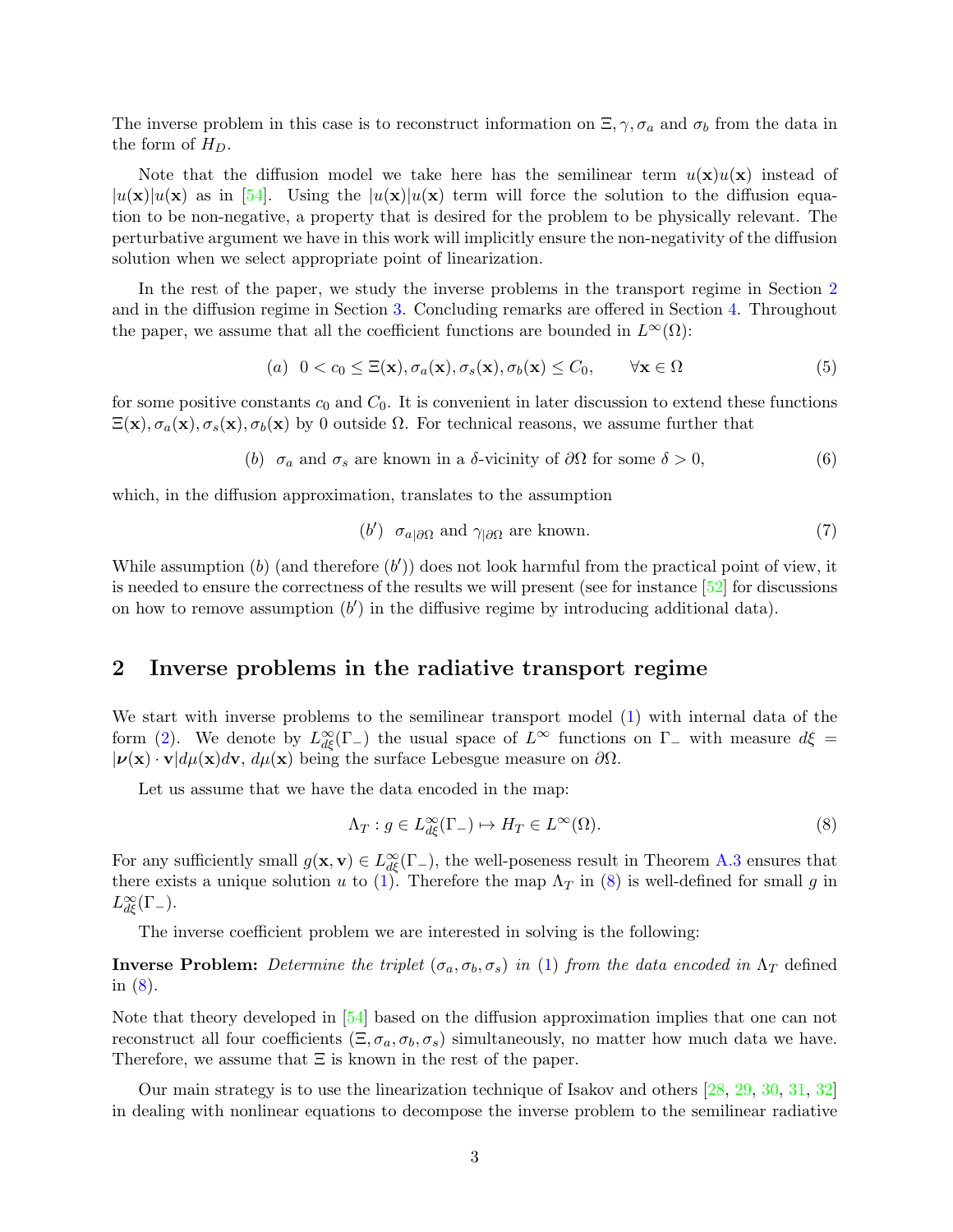transport equation [\(1\)](#page-0-0) into an inverse coefficient problem for the linear transport equation where we reconstruct  $\sigma_a$  and  $\sigma_s$  by the result of Bal-Jollivet-Jungon [\[6\]](#page-20-1), and an inverse source problem for the linear transport equation where we reconstruct the two-photon absorption coefficient  $\sigma_b$ . This is the same type of strategy that have been successfully employed to solve many inverse problems for nonlinear PDEs recently; see for instance [\[4,](#page-20-4) [11,](#page-21-8) [13,](#page-21-9) [14,](#page-21-10) [15,](#page-21-11) [18,](#page-21-12) [20,](#page-21-13) [25,](#page-21-14) [26,](#page-22-8) [33,](#page-22-9) [35,](#page-22-10) [36,](#page-22-11) [38,](#page-22-12) [39,](#page-22-13) [40,](#page-22-14) [41,](#page-22-15) [43,](#page-22-16) [44,](#page-23-10) [45,](#page-23-11) [46,](#page-23-12) [47,](#page-23-13) [50,](#page-23-14) [58,](#page-23-15) [61,](#page-24-0) [62,](#page-24-1) [63\]](#page-24-2) and reference therein.

#### 2.1 1<sup>st</sup>-order linearization to recover  $\sigma_a$  and  $\sigma_s$

Let  $\varepsilon > 0$  be a small parameter. We consider the following boundary value problem:

<span id="page-3-0"></span>
$$
\mathbf{v} \cdot \nabla u(\mathbf{x}, \mathbf{v}; \varepsilon) + \sigma_a(\mathbf{x}) u(\mathbf{x}, \mathbf{v}; \varepsilon) + \sigma_b \langle u \rangle u(\mathbf{x}, \mathbf{v}; \varepsilon) = \sigma_s(\mathbf{x}) K(u)(\mathbf{x}, \mathbf{v}; \varepsilon), \text{ in } X u(\mathbf{x}, \mathbf{v}; \varepsilon) = \varepsilon g(\mathbf{x}, \mathbf{v}), \text{ on } \Gamma_-.
$$
 (9)

For  $g \in L^{\infty}_{d\xi}(\Gamma_{-})$  and  $\varepsilon$  sufficiently small, the boundary value problem [\(9\)](#page-3-0) is well-posed according to Theorem [A.3.](#page-16-0) Moreover, the solution  $u(\mathbf{x}, \mathbf{v}; \varepsilon)$  of [\(9\)](#page-3-0) satisfies  $u(\mathbf{x}, \mathbf{v}; 0) = 0$  when  $\varepsilon = 0$  due to the well-posedness. We denote the associated data by  $H_T(x;\varepsilon)$ .

Following Proposition [A.4,](#page-17-0) we know that u is twice differentiable with respect to  $\varepsilon$ . Therefore, we can perform the following linearization.

Based on Proposition [A.4,](#page-17-0) let  $u^{(1)}(\mathbf{x}, \mathbf{v}) := \partial_{\varepsilon} u(\mathbf{x}, \mathbf{v}; \varepsilon)|_{\varepsilon=0}$ . By the first-order linearization, we have that  $u^{(1)}$  satisfies the linear transport equation:

<span id="page-3-1"></span>
$$
\mathbf{v} \cdot \nabla u^{(1)}(\mathbf{x}, \mathbf{v}) + \sigma_a(\mathbf{x}) u^{(1)}(\mathbf{x}, \mathbf{v}) = \sigma_s(\mathbf{x}) K(u^{(1)})(\mathbf{x}, \mathbf{v}), \text{ in } X
$$
  
\n
$$
u^{(1)}(\mathbf{x}, \mathbf{v}) = g(\mathbf{x}, \mathbf{v}), \text{ on } \Gamma_{-}
$$
\n(10)

where we used the fact that  $u(\mathbf{x}, \mathbf{v}; 0) = 0$ .

For the internal data defined in [\(2\)](#page-1-0), we also linearize it and then obtain that

$$
H_T^{(1)}(\mathbf{x}) := \partial_{\varepsilon} H_T(\mathbf{x}; \varepsilon)|_{\varepsilon=0} = \Xi \sigma_a \langle u^{(1)} \rangle(\mathbf{x}). \tag{11}
$$

It turns out that data encoded in the operator,

$$
\Lambda_T^{(1)}: g(\mathbf{x}, \mathbf{v}) \in L_{d\xi}^{\infty}(\Gamma_-) \mapsto H_T^{(1)} \in L^{\infty}(\Omega),\tag{12}
$$

which is well-defined [\[5,](#page-20-5) Theorem 1.3], are sufficient to determine  $\sigma_a$  and  $\sigma_s$ , under the assumption that  $\Xi$  is known, according to a result of Bal-Jollivet-Jugnon [\[6\]](#page-20-1).

<span id="page-3-2"></span>**Proposition 2.1** (Theorem 2.6 of  $[6]$ ). Under the assumptions in  $(5)$  and  $(6)$ , the albedo operator  $\Lambda^{(1)}_T$  $T$  uniquely determines  $\sigma_a$  and  $\sigma_s$  in  $\Omega$ , and the following stability holds:

$$
\|\sigma-\tilde{\sigma}\|_{W^{-1,1}(\Omega)}+\|\sigma_s-\tilde{\sigma}_s\|_{L^1(\Omega)}\leq \|\Lambda^{(1)}-\tilde{\Lambda}^{(1)}\|_{\mathcal{L}(L_{d\xi}^{\infty}(\Gamma_-);L^{\infty}(\Omega))}
$$

where  $(\sigma := \sigma_a + \sigma_s, \sigma_s)$  and  $(\tilde{\sigma} := \tilde{\sigma}_a + \tilde{\sigma}_s, \tilde{\sigma}_s)$  are coefficients corresponding to  $\Lambda^{(1)}$  and  $\tilde{\Lambda}^{(1)}$ respectively.

We refer interested reader to [\[6\]](#page-20-1) for the a more general version of this result as well as several other related stability results.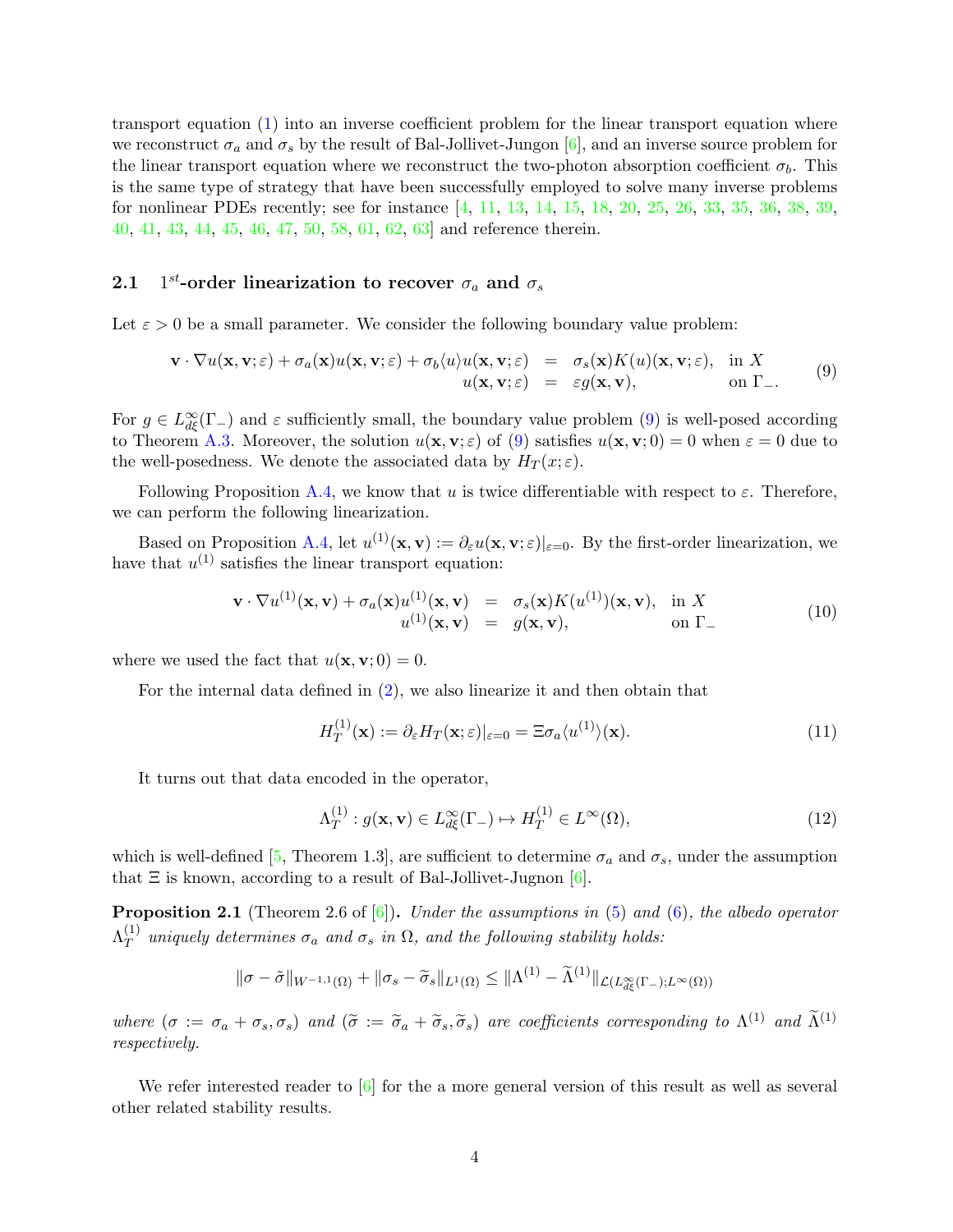**Remark 2.2.** Theorem 2.6 of [\[6\]](#page-20-1) was derived under the framework where  $\Lambda_T^{(1)}$  is viewed as an operator  $\Lambda_T^{(1)}$ :  $L^1_{d\xi}(\Gamma_-) \mapsto L^1(\Omega)$ . With the assumptions we have, the result in [\[5,](#page-20-5) Theorem 2.1] ensures the well-posedness of the linear transport equation [\(10\)](#page-3-1) in the  $L^{\infty}_{d\xi}(\Gamma_{-}) \mapsto L^{\infty}(X)$ framework. This allows Theorem 2.6 of [\[6\]](#page-20-1) to be reproduced in the  $\Lambda_T^{(1)}$  :  $L^{\infty}_{d\xi}(\Gamma_-) \mapsto L^1(\Omega)$ framework which then leads to Proposition [2.1](#page-3-2) by standard bounds.

#### 2.2 2  $2^{nd}$ -order linearization to recover  $\sigma_b$

We now differentiate [\(9\)](#page-3-0) twice with respect to  $\varepsilon$ , and obtain that

<span id="page-4-0"></span>
$$
\mathbf{v} \cdot \nabla u^{(2)}(\mathbf{x}, \mathbf{v}) + \sigma_a(\mathbf{x}) u^{(2)}(\mathbf{x}, \mathbf{v}) + 2\sigma_b \langle u^{(1)} \rangle u^{(1)}(\mathbf{x}, \mathbf{v}) = \sigma_s(\mathbf{x}) K u^{(2)}(\mathbf{x}, \mathbf{v}), \text{ in } X
$$
  
\n
$$
u^{(2)}(\mathbf{x}, \mathbf{v}) = 0, \text{ on } \Gamma_{-}
$$
\n(13)

where the solution  $u^{(2)}(\mathbf{x}, \mathbf{v}) := \partial_{\varepsilon}^2 u(\mathbf{x}, \mathbf{v}; \varepsilon)|_{\varepsilon=0}$  and  $\sigma_b$  is the only to-be-recovered coefficient. Similarly, the internal data is linearized to the second order, that is,

<span id="page-4-1"></span>
$$
H_T^{(2)}(\mathbf{x}) := \partial_{\varepsilon}^2 H_T(\mathbf{x}, \mathbf{v})|_{\varepsilon=0} = \Xi \Big( \sigma_a \langle u^{(2)} \rangle + 2 \sigma_b \langle u^{(1)} \rangle \langle u^{(1)} \rangle \Big) (\mathbf{x}). \tag{14}
$$

From Proposition [2.1,](#page-3-2) we have determined  $\sigma$  and  $\sigma_s$  from the first-order term in linearization. It remains to recover  $\sigma_b$ . Let u and  $\tilde{u}$  be solutions to [\(9\)](#page-3-0) with coefficients  $(\sigma_a, \sigma_b, \sigma_s)$  and  $(\sigma_a, \tilde{\sigma}_b, \sigma_s)$ respectively. We denote the corresponding data by  $H_T$  and  $\tilde{H}_T$ . Then we have that  $u^{(1)} = \tilde{u}^{(1)}$ and  $u^{(2)}$  and  $\tilde{u}^{(2)}$  are solutions to [\(13\)](#page-4-0) with  $\sigma_b$  and  $\tilde{\sigma}_b$ , respectively.

For any coefficient and data pair  $(\sigma_a, \sigma_b, H_T)$ , we define

$$
A_1 := \left\{ (\sigma_a, \sigma_b, H_T) \mid \inf_{\Omega} \left( \sigma_a + \mathbf{v} \cdot \nabla \ln \frac{H_T^{(1)}}{\Xi \sigma_a} \right) \ge \alpha > 0 \right\}
$$

for some positive constant  $\alpha$ , and also define

$$
\mathcal{A}_2 := \{ (\sigma_a, \sigma_b, H_T) \mid 0 \leq \Pi < 1 \},
$$

where we denote

$$
\Pi := C_2 C_0 \|\frac{\Xi \sigma_a g}{H_T^{(1)}}\|_{L^{\infty}_{d\xi}(\Gamma_-)},
$$

with the constant  $C_2$  defined in Proposition [A.1](#page-15-0) and the constant  $C_0$  defined in [\(5\)](#page-2-2).

Note that in Proposition [A.2,](#page-15-1) for suitable chosen  $g \in L^{\infty}_{d\xi}(\Gamma_{-})$ , there exists a unique positive solution  $u^{(1)}$  to [\(10\)](#page-3-1) such that  $u^{(1)} \ge \varepsilon' > 0$  for some constant  $\varepsilon' > 0$  depending on  $g, \Omega, \sigma_a, \sigma_s$ . We now let  $\varphi = \frac{u^{(1)}}{u^{(1)}}$  $\frac{d}{d(u^{(1)})}$ . Then  $\varphi$  solves the following transport equation:

$$
\mathbf{v} \cdot \nabla \varphi + (\sigma_a + \mathbf{v} \cdot \nabla \ln \langle u^{(1)} \rangle) \varphi = \sigma_s K \varphi(\mathbf{x}, \mathbf{v}), \text{ in } X
$$

$$
\varphi(\mathbf{x}, \mathbf{v}) = \frac{\Xi \sigma_a g}{H_T^{(1)}}, \text{ on } \Gamma_-.
$$

<span id="page-4-2"></span>**Lemma 2.3.** If  $(\sigma_a, \sigma_b, H_T) \in \mathcal{A}_1$ , then

$$
\|\varphi\|_{L^{\infty}(X)} \leq \|\frac{\Xi \sigma_a g}{H_T^{(1)}}\|_{L^{\infty}_{d\xi}(\Gamma_{-})}.
$$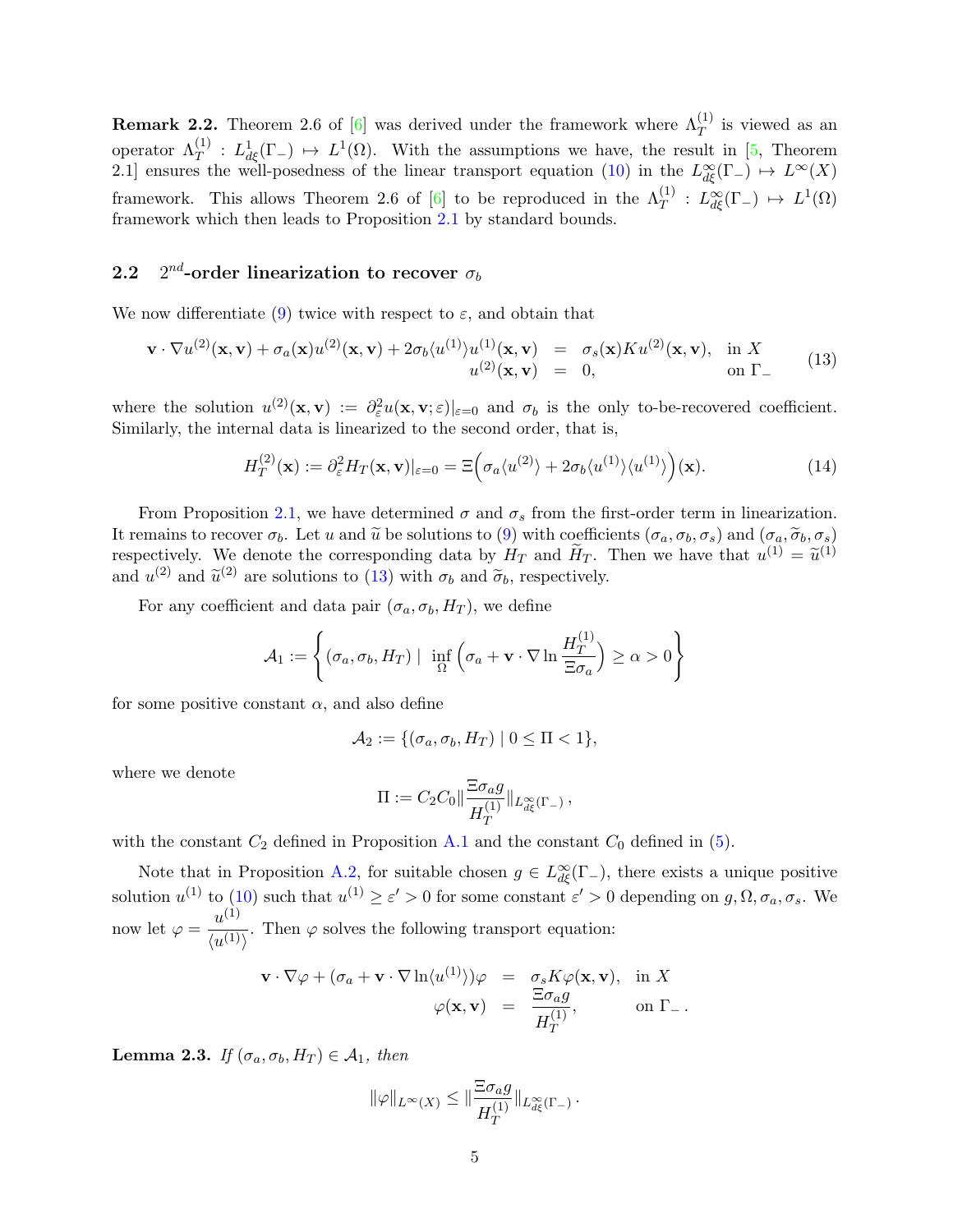*Proof.* Since  $(\sigma_a, \sigma_b, H_T) \in \mathcal{A}_1$ , the proof follows immediately from the maximum principle; see for instance Proposition [A.1.](#page-15-0)  $\Box$ 

We are ready to determine  $\sigma_b$  provided that  $(\Xi, \sigma_a, \sigma_s)$  is known. More precisely, we have the following result.

**Theorem 2.4.** Let  $H_T$  and  $\widetilde{H}_T$  be the internal data corresponding to the coefficient sets  $(\Xi, \sigma_a, \sigma_b, \sigma_s)$ and  $(\Xi, \sigma_a, \widetilde{\sigma}_b, \sigma_s)$ , both satisfying [\(5\)](#page-2-2), respectively. Assume that the coefficient-datum pairs  $(\sigma_a, \sigma_b, H_T)$ and  $(\sigma_a, \widetilde{\sigma}_b, \widetilde{H}_T)$  are both in the class of  $\mathcal{A}_1 \cap \mathcal{A}_2$ . Then  $\sigma_b$  and  $\widetilde{\sigma}_b$  can be reconstructed from  $H_T^{(2)}$ T and  $\widetilde{H}_T^{(2)}$ , that is,

$$
\|(\sigma_b - \widetilde{\sigma}_b)\langle u^{(1)}\rangle u^{(1)}\|_{L^2(X)} \le C \|H_T^{(2)} - \widetilde{H}_T^{(2)}\|_{L^2(\Omega)}\tag{15}
$$

for some constant  $C = \frac{1}{2c_0(1-\Pi)}\|\frac{\Xi\sigma_a g}{H^{(1)}}\|$  $H_T^{(1)}$ T  $||_{L^{\infty}_{d\xi}(\Gamma_{-})}\geq 0.$ 

Moreover, due to the positive lower bound of  $u^{(1)}$ , we have

$$
\|\sigma_b - \widetilde{\sigma}_b\|_{L^2(\Omega)} \le C \|H_T^{(2)} - \widetilde{H}_T^{(2)}\|_{L^2(\Omega)}.
$$
\n(16)

*Proof.* From the data [\(14\)](#page-4-1) and the fact that  $u^{(2)}$ , and  $\tilde{u}^{(2)}$  are solutions to [\(13\)](#page-4-0) with the same  $\sigma_a$ , we have that

$$
\|2(\sigma_b - \widetilde{\sigma}_b)\langle u^{(1)}\rangle u^{(1)}\|_{L^2(X)}
$$
\n
$$
\leq \|\frac{u^{(1)}}{\langle u^{(1)}\rangle}\|_{L^{\infty}(X)}\|\frac{H_T^{(2)} - \widetilde{H}_T^{(2)}}{\Xi}\|_{L^2(\Omega)} + \|\sigma_a \frac{u^{(1)}}{\langle u^{(1)}\rangle}(\langle u^{(2)}\rangle - \langle \widetilde{u}^{(2)}\rangle)\|_{L^2(X)}
$$
\n
$$
\leq \frac{1}{c_0} \|\frac{u^{(1)}}{\langle u^{(1)}\rangle}\|_{L^{\infty}(X)} \|H_T^{(2)} - \widetilde{H}_T^{(2)}\|_{L^2(\Omega)} + \|\sigma_a \frac{u^{(1)}}{\langle u^{(1)}\rangle}\|_{L^{\infty}(X)} \|\langle u^{(2)} - \widetilde{u}^{(2)}\rangle\|_{L^2(\Omega)}.\tag{17}
$$

We observe also that, for any  $\phi(\mathbf{x}, \mathbf{v}) \in L^2(X)$ , by Jensen's inequality, we have that

<span id="page-5-3"></span><span id="page-5-1"></span><span id="page-5-0"></span>
$$
\|\langle \phi \rangle\|_{L^2(\Omega)}^2 \le \|\phi\|_{L^2(X)}^2.
$$
\n(18)

Therefore, [\(17\)](#page-5-0) can be written as

$$
||2(\sigma_b - \widetilde{\sigma}_b)\langle u^{(1)}\rangle u^{(1)}||_{L^2(X)}
$$
  
\n
$$
\leq \frac{1}{c_0} ||\frac{u^{(1)}}{\langle u^{(1)}\rangle}||_{L^{\infty}(X)}||H_T^{(2)} - \widetilde{H}_T^{(2)}||_{L^2(\Omega)} + ||\sigma_a \frac{u^{(1)}}{\langle u^{(1)}\rangle}||_{L^{\infty}(X)}||u^{(2)} - \widetilde{u}^{(2)}||_{L^2(X)}.
$$
\n(19)

Let  $w = u^{(2)} - \tilde{u}^{(2)}$ . We verify that w solves the transport equation

$$
\mathbf{v} \cdot \nabla w(\mathbf{x}, \mathbf{v}) + \sigma_a(\mathbf{x})w = \sigma_s(\mathbf{x})Kw - 2(\sigma_b - \widetilde{\sigma}_b)\langle u^{(1)}\rangle u^{(1)}, \text{ in } X w(\mathbf{x}, \mathbf{v}) = 0, \text{ on } \Gamma_-.
$$

Therefore, we have that, for some constant  $C_2 > 0$  in Proposition [A.1,](#page-15-0)

<span id="page-5-2"></span>
$$
||w||_{L^{2}(X)} \leq C_{2}||2(\sigma_{b} - \tilde{\sigma}_{b})\langle u^{(1)}\rangle u^{(1)}||_{L^{2}(X)}.
$$
\n(20)

By Lemma [2.3,](#page-4-2) we have

$$
C_2 \|\sigma_a \frac{u^{(1)}}{\langle u^{(1)} \rangle} \|_{L^\infty(X)} \le C_2 C_0 \|\frac{\Xi \sigma_a g}{H_T^{(1)}} \|_{L^\infty_{d\xi}(\Gamma_-)} = \Pi < 1
$$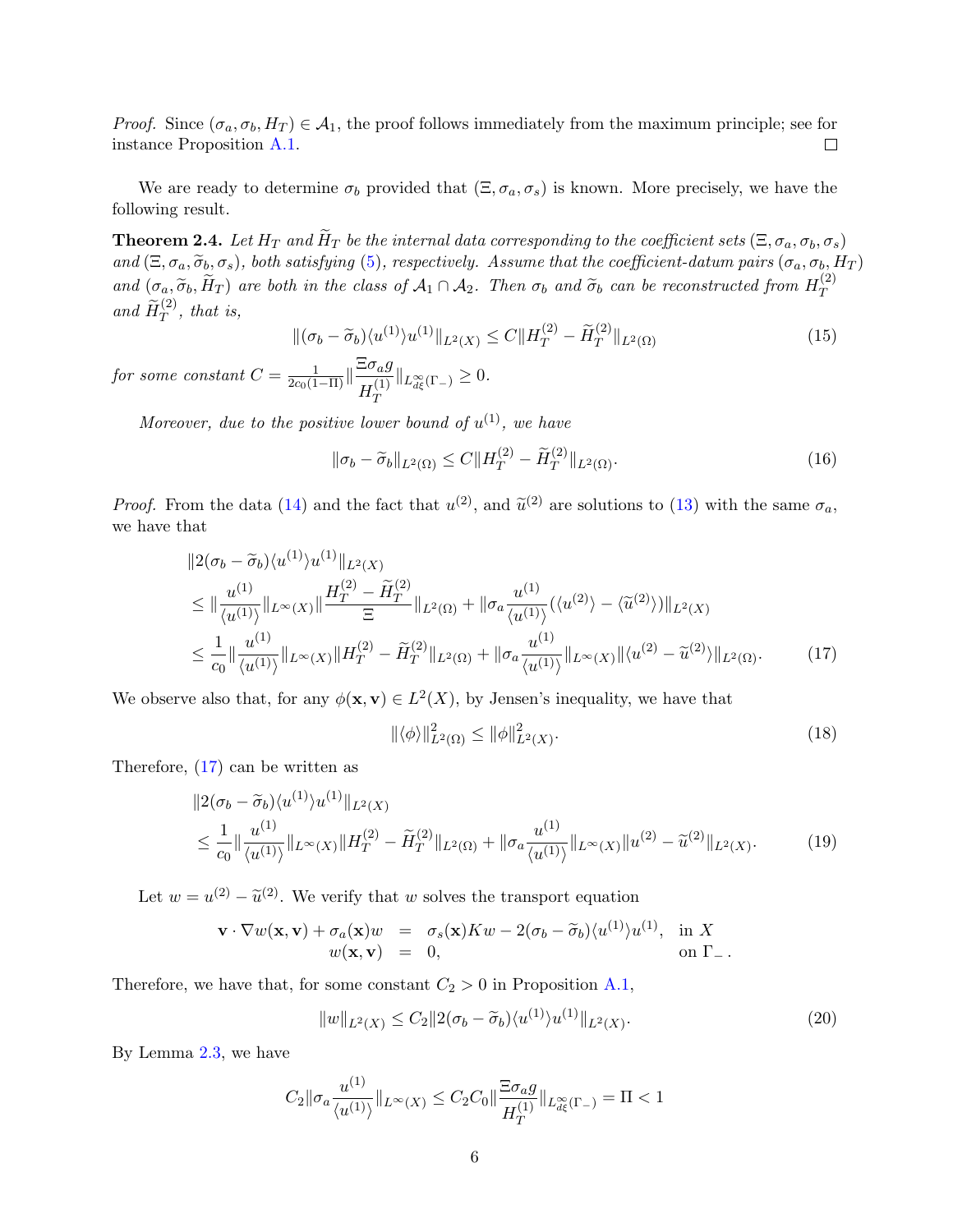provided that  $(\sigma_a, \sigma_b, H_T) \in \mathcal{A}_2$ . Hence, [\(19\)](#page-5-1) and [\(20\)](#page-5-2) lead to

$$
\|(\sigma_b-\widetilde{\sigma}_b)\langle u^{(1)}\rangle u^{(1)}\|_{L^2(X)}\leq \frac{1}{2c_0(1-\Pi)}\|\frac{\Xi\sigma_a g}{H_T^{(1)}}\|_{L^{\infty}_{d\xi}(\Gamma_-)}\|H_T^{(2)}-\widetilde{H}_T^{(2)}\|_{L^2(\Omega)}.
$$

 $\Box$ 

This completes the proof.

**Remark 2.5.** To reconstruct  $\sigma_b$ , we have to make the assumption that the coefficient-datum triplet  $(\sigma_a, \sigma_b, H_T)$  satisfies the constraints in  $\mathcal{A}_1$  and  $\mathcal{A}_2$ . We do not have a precise characterization of the coefficients and the boundary conditions needed to make the constraints realizable at the moment. However, in the linearization technique, we reconstruct  $(\sigma_a, \sigma_s)$  before we reconstruct  $\sigma_b$ . With  $(\sigma_a, \sigma_s)$  known, it seems possible to select boundary conditions, following the constructions of [\[5\]](#page-20-5), to have the transport solution  $u^{(1)}$  with small gradient relative to its size so that  $\mathcal{A}_1$ , which is equivalent to  $\inf_{\Omega} (\sigma_a + \mathbf{v} \cdot \nabla \ln \langle u^{(1)} \rangle) \geq \alpha > 0$ , is achievable. In the regime of practical applications, we have  $\sigma_a \ll \sigma_s$ . In such a case,  $\mathcal{A}_2$  roughly simplifies to  $\frac{C_0}{c_0}\Big\|\frac{g}{\sigma_a+\sigma_a}$  $\frac{g}{\langle g\rangle + \langle u_{\Gamma_+}^{(1)}\rangle} \|_{L^\infty_{d\xi}(\Gamma_-)} < 1.$  This might

be achievable when the contrast of  $\sigma_a$  is small (that is,  $C_0/c_0$  is close to 1), in which case we try to select isotropic boundary sources that generate solutions with large outgoing component,  $u_{\text{LP}}^{(1)}$  $\frac{(1)}{|\Gamma_+},$ on the boundary. It is of great interest, both on the technical and on the practical aspects, to see if one can find methods to relax (or even remove) the assumptions  $A_1$  and  $A_2$ .

#### 2.3 A result on uncertainty quantification in transport regime

Our result in the previous section allows us to reconstruct all three coefficient  $\sigma_a$ ,  $\sigma_b$  and  $\sigma_s$  when we have data encoded in the full operator  $\Lambda_T$ . In practical applications, one might only have a limited number of data sets to use. In such cases, it is not realistic trying to reconstruct all the coefficients. In many biological imaging applications, the absorption coefficients are of great interests since they are very sensitive to pathological changes in tissues while the scattering coefficient  $\sigma_s$  is much less sensitive. One therefore often tries to reconstruct  $\sigma_a$  and  $\sigma_b$  assuming  $\sigma_s$  is known. An important issue in this approach is to characterize the impact of the inaccuracy in the value of  $\sigma_s$  on the reconstruction of  $(\sigma_a, \sigma_b)$ . In the next theorem, we give a sensitivity result for such an uncertainty quantification issue.

<span id="page-6-0"></span>**Theorem 2.6.** Let  $(\sigma_a, \sigma_b)$  and  $(\widetilde{\sigma}_a, \widetilde{\sigma}_b)$  be reconstructed with  $\sigma_s$  and  $\widetilde{\sigma}_s$  respectively, from the same data set H<sub>T</sub>. Assume that the coefficient data pairs  $(\sigma_a, \sigma_b, H_T)$  and  $(\widetilde{\sigma}_a, \widetilde{\sigma}_b, H_T)$  are both in the class of  $A_1 \cap A_2$ . Then we have that,

<span id="page-6-1"></span>
$$
\|\sigma_a - \widetilde{\sigma}_a\|_{L^2(\Omega)} + \|\sigma_b - \widetilde{\sigma}_b\|_{L^2(\Omega)} \le \mathfrak{c} \|\sigma_s - \widetilde{\sigma}_s\|_{L^2(\Omega)}
$$
(21)

for some constant  $\mathfrak{c} > 0$ .

*Proof.* (1). Estimate for  $\sigma_a$ . We start with the problem of reconstructing  $\sigma_a$  from the first-order data  $H_T^{(1)}$  $T<sup>(1)</sup>$ . Since the same data set is used for the reconstructions, we have that

$$
\Xi \sigma_a \langle u^{(1)} \rangle = \Xi \widetilde{\sigma}_a \langle \widetilde{u}^{(1)} \rangle = H_T^{(1)}.
$$

This leads to the equality

$$
(\sigma_a - \widetilde{\sigma}_a)u^{(1)} = \widetilde{\sigma}_a \frac{u^{(1)}}{\langle u^{(1)} \rangle} \langle \widetilde{u}^{(1)} - u^{(1)} \rangle, \tag{22}
$$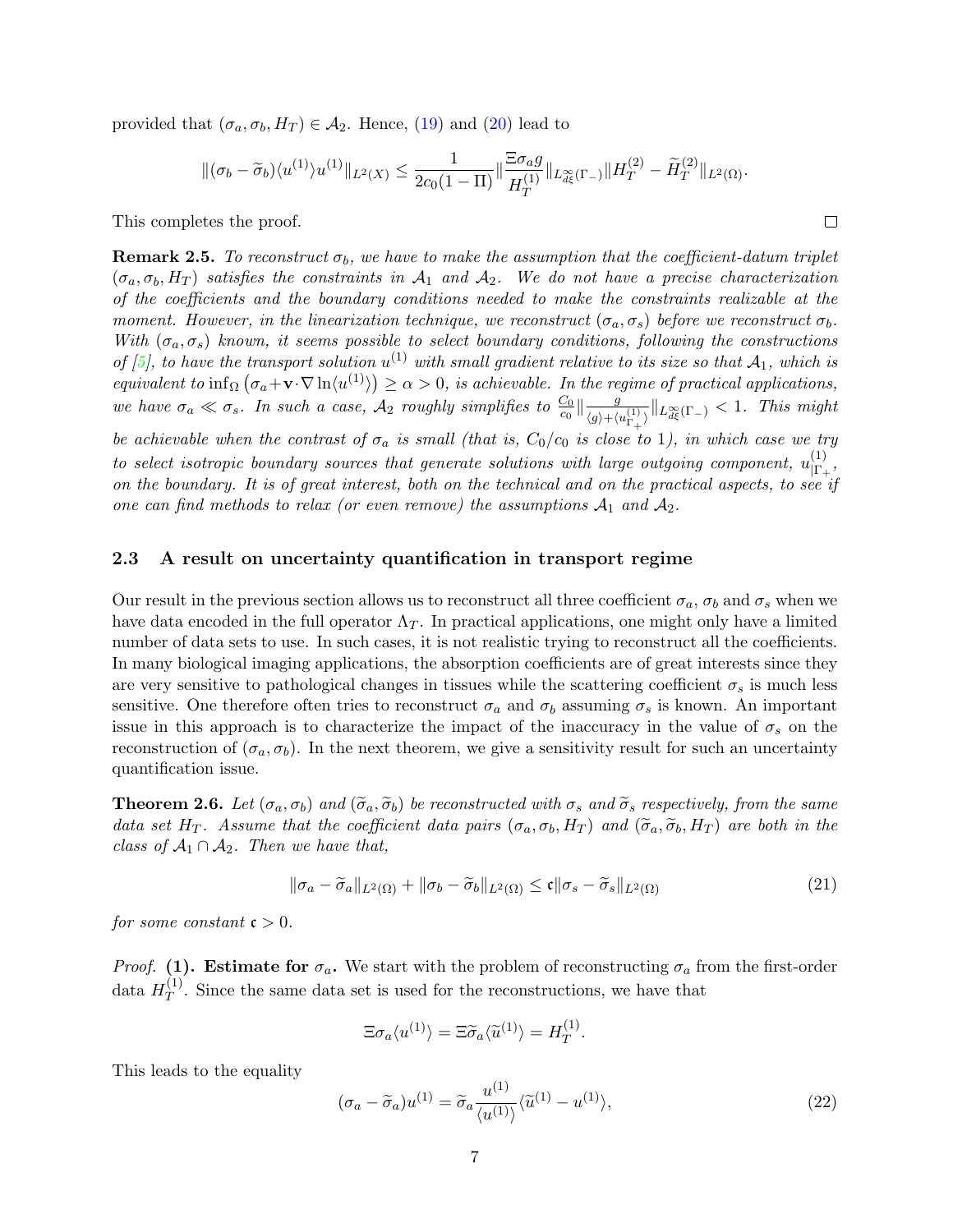which thus gives the bound

<span id="page-7-0"></span>
$$
\begin{split} \left\| (\sigma_a - \widetilde{\sigma}_a) u^{(1)} \right\|_{L^2(X)} &\leq \|\widetilde{\sigma}_a \frac{u^{(1)}}{\langle u^{(1)} \rangle} \left\|_{L^\infty(\Omega)} \right\| \langle \widetilde{u}^{(1)} - u^{(1)} \rangle \left\|_{L^2(\Omega)} \\ &\leq C_0 \|\frac{u^{(1)}}{\langle u^{(1)} \rangle} \left\|_{L^\infty(\Omega)} \|\widetilde{u}^{(1)} - u^{(1)} \right\|_{L^2(X)}, \end{split} \tag{23}
$$

where the last follows from [\(18\)](#page-5-3).

Let us define  $\tilde{w} := u^{(1)} - \tilde{u}^{(1)}$ . Then  $\tilde{w}$  solves the following transport equation:

$$
\mathbf{v} \cdot \nabla \widetilde{w} + \widetilde{\sigma}_a(\mathbf{x}) \widetilde{w} = \widetilde{\sigma}_s(\mathbf{x}) K \widetilde{w}(\mathbf{x}, \mathbf{v}) - (\sigma_a - \widetilde{\sigma}_a) u^{(1)} + (\sigma_s - \widetilde{\sigma}_s) K(u^{(1)}), \text{ in } X
$$
  
\n
$$
\widetilde{w}(\mathbf{x}, \mathbf{v}) = 0, \text{ on } \Gamma_-.
$$

This equation gives us that, for some constant  $C_2 > 0$  as in Proposition [A.1,](#page-15-0)

<span id="page-7-1"></span>
$$
\|\tilde{w}\|_{L^{2}(X)} \leq C_{2} \Big( \|(\sigma_{a} - \tilde{\sigma}_{a})u^{(1)}\|_{L^{2}(X)} + \|(\sigma_{s} - \tilde{\sigma}_{s})K(u^{(1)})\|_{L^{2}(X)} \Big). \tag{24}
$$

The combination of  $(23)$  and  $(24)$  then implies the bound:

$$
\|(\sigma_a - \tilde{\sigma}_a)u^{(1)}\|_{L^2(X)}
$$
  
\n
$$
\leq C_2 C_0 \|\frac{u^{(1)}}{\langle u^{(1)}\rangle}\|_{L^\infty(\Omega)} \Big( \|(\sigma_a - \tilde{\sigma}_a)u^{(1)}\|_{L^2(X)} + \|(\sigma_s - \tilde{\sigma}_s)K(u^{(1)})\|_{L^2(X)} \Big). \tag{25}
$$

This, together with the assumption that

$$
\Pi := C_2 C_0 \|\frac{\Xi \sigma_a g}{H_T^{(1)}}\|_{L^\infty(\Gamma_-)} < 1,
$$

leads to the bound

$$
\|(\sigma_a - \widetilde{\sigma}_a)u^{(1)}\|_{L^2(X)} \le \frac{\Pi}{1-\Pi} \|(\sigma_s - \widetilde{\sigma}_s)K(u^{(1)})\|_{L^2(X)}.
$$
\n(26)

Since  $u^{(1)}$  is positive and bounded away from zero, we thus have

<span id="page-7-3"></span><span id="page-7-2"></span>
$$
\|\sigma_a - \widetilde{\sigma}_a\|_{L^2(\Omega)} \le \mathfrak{c}_1 \|\sigma_s - \widetilde{\sigma}_s\|_{L^2(\Omega)}.
$$
\n(27)

(2). Estimate for  $\sigma_b$ . In a similar manner, we can bound the uncertainty in the reconstruction of  $\sigma_b$  with the uncertainty in  $\sigma_s$ . We again start with the fact that the same data set is used in the reconstructions with different  $\sigma_s$ . This leads to the relation:

$$
\sigma_a \langle u^{(2)} \rangle + 2 \sigma_b \langle u^{(1)} \rangle^2 = \tilde{\sigma}_a \langle \tilde{u}^{(2)} \rangle + 2 \tilde{\sigma}_b \langle \tilde{u}^{(1)} \rangle^2 = H_T^{(2)} / \Xi.
$$

This relation gives us the bound:

$$
||2(\sigma_b - \widetilde{\sigma}_b)\langle u^{(1)}\rangle u^{(1)}||_{L^2(X)}
$$
  
\n
$$
\leq ||(\widetilde{\sigma}_a - \sigma_a) \frac{u^{(1)}}{\langle u^{(1)}\rangle} \langle u^{(2)}\rangle||_{L^2(X)} + ||2\widetilde{\sigma}_b \frac{u^{(1)}}{\langle u^{(1)}\rangle} (\langle u^{(1)}\rangle^2 - \langle \widetilde{u}^{(1)}\rangle^2) ||_{L^2(X)}
$$
  
\n
$$
+ ||\widetilde{\sigma}_a \frac{u^{(1)}}{\langle u^{(1)}\rangle} (\langle u^{(2)}\rangle - \langle \widetilde{u}^{(2)}\rangle) ||_{L^2(X)} =: I_1 + I_2 + I_3.
$$
\n(28)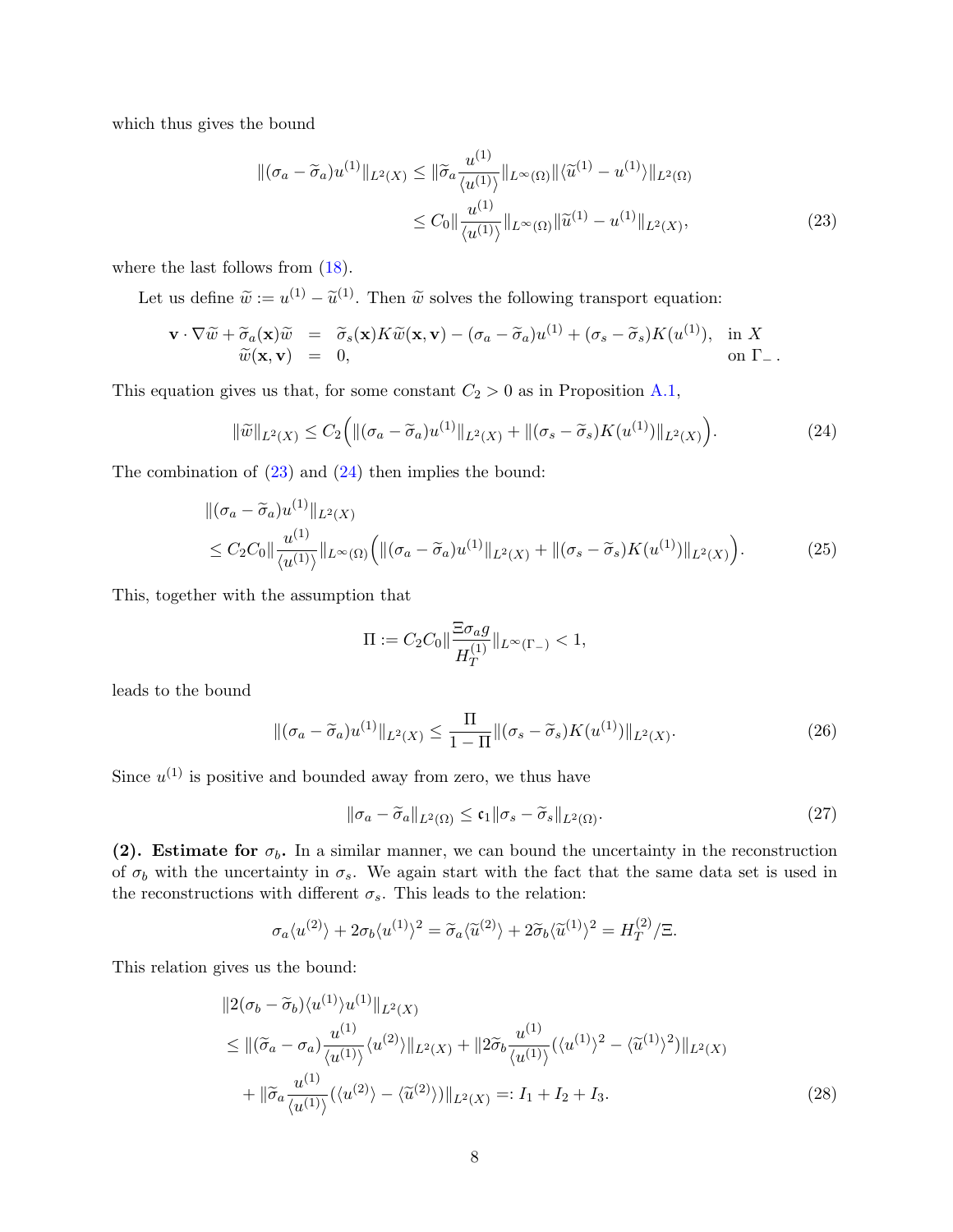To estimate  $I_1$  and  $I_2$ , we apply [\(18\)](#page-5-3), [\(24\)](#page-7-1), and [\(27\)](#page-7-2) to get that

$$
I_1 + I_2 = ||(\widetilde{\sigma}_a - \sigma_a) \frac{u^{(1)}}{\langle u^{(1)} \rangle} \langle u^{(2)} \rangle||_{L^2(X)} + ||2\widetilde{\sigma}_b \frac{u^{(1)}}{\langle u^{(1)} \rangle} (\langle u^{(1)} \rangle^2 - \langle \widetilde{u}^{(1)} \rangle^2) ||_{L^2(X)}
$$
  

$$
\leq \mathfrak{c}_1 ||\sigma_s - \widetilde{\sigma}_s ||_{L^2(\Omega)}.
$$

To estimate  $I_3$ , we only need to control the term  $||u^{(2)} - \tilde{u}^{(2)}||_{L^2(X)}$ . Let  $\hat{w} := u^{(2)} - \tilde{u}^{(2)}$ . Then  $\boldsymbol{w}$  solves:

$$
\mathbf{v} \cdot \nabla \widehat{w} + \sigma_a \widehat{w} = \sigma_s K \widehat{w} - (\sigma_a - \widetilde{\sigma}_a) \widetilde{u}^{(2)} + (\sigma_s - \widetilde{\sigma}_s) K(\widetilde{u}^{(2)}) + 2 \widetilde{\sigma}_b \langle \widetilde{u}^{(1)} \rangle \widetilde{u}^{(1)} - 2 \sigma_b \langle u^{(1)} \rangle u^{(1)}, \text{ in } X
$$
  
\n
$$
\widehat{w}(\mathbf{x}, \mathbf{v}) = 0, \qquad \text{on } \Gamma_-.
$$

From Proposition [A.1,](#page-15-0) we have

$$
\|\hat{w}\|_{L^{2}(X)} \leq C_{2} \Big( \|(\sigma_{a} - \widetilde{\sigma}_{a})\widetilde{u}^{(2)}\|_{L^{2}(X)} + \|(\sigma_{s} - \widetilde{\sigma}_{s})K(\widetilde{u}^{(2)})\|_{L^{2}(X)} + \|2\widetilde{\sigma}_{b}(\langle \widetilde{u}^{(1)}\rangle\widetilde{u}^{(1)} - \langle u^{(1)}\rangle u^{(1)})\|_{L^{2}(X)} + 2\|(\widetilde{\sigma}_{b} - \sigma_{b})\langle u^{(1)}\rangle u^{(1)}\|_{L^{2}(X)} \Big). \tag{29}
$$

In particular, the first three terms on the right-hand side of [\(29\)](#page-8-0) are bounded by  $\|\sigma_s - \tilde{\sigma}_s\|$  only. This yields that

<span id="page-8-0"></span>
$$
I_3 = \|\widetilde{\sigma}_a \frac{u^{(1)}}{\langle u^{(1)} \rangle} (\langle u^{(2)} \rangle - \langle \widetilde{u}^{(2)} \rangle) \|_{L^2(X)}
$$
  
\n
$$
\leq \|\widetilde{\sigma}_a \frac{u^{(1)}}{\langle u^{(1)} \rangle} \|_{L^{\infty}(X)} \|u^{(2)} - \widetilde{u}^{(2)}\|_{L^2(X)}
$$
  
\n
$$
\leq c_1 \|\sigma_s - \widetilde{\sigma}_s\|_{L^2(\Omega)} + 2C_2 C_0 \|\frac{u^{(1)}}{\langle u^{(1)} \rangle} \|_{L^{\infty}(X)} \|(\widetilde{\sigma}_b - \sigma_b) \langle u^{(1)} \rangle u^{(1)} \|_{L^2(X)}.
$$

From  $(28)$  and estimates for  $I_1, I_2, I_3$ , we finally have

$$
||2(\sigma_b - \widetilde{\sigma}_b) \langle u^{(1)} \rangle u^{(1)}||_{L^2(X)}
$$
  
\n
$$
\leq \mathfrak{c}_1 || \sigma_s - \widetilde{\sigma}_s ||_{L^2(\Omega)} + 2C_2 C_0 || \frac{u^{(1)}}{\langle u^{(1)} \rangle} ||_{L^\infty(X)} ||(\widetilde{\sigma}_b - \sigma_b) \langle u^{(1)} \rangle u^{(1)} ||_{L^2(X)}.
$$
\n(30)

We can now apply again the hypothesis

$$
C_2C_0 \|\frac{u^{(1)}}{\langle u^{(1)}\rangle}\|_{L^\infty(X)} \le \Pi < 1,
$$

to obtain that

$$
\|(\sigma_b-\widetilde{\sigma}_b)\langle u^{(1)}\rangle u^{(1)}\|_{L^2(X)}\leq \frac{\mathfrak{c}_1}{2(1-\Pi)}\|\sigma_s-\widetilde{\sigma}_s\|_{L^2(\Omega)}.
$$

The factor  $\langle u^{(1)} \rangle u^{(1)}$  can again be removed using the fact that  $u^{(1)}$  is positive and bounded away from zero. The proof is complete.  $\Box$ 

The above result says that the reconstruction of  $(\sigma_a, \sigma_b)$  is reliable if we do not make a large error in the scattering coefficient  $\sigma_s$  we assumed in the reconstruction.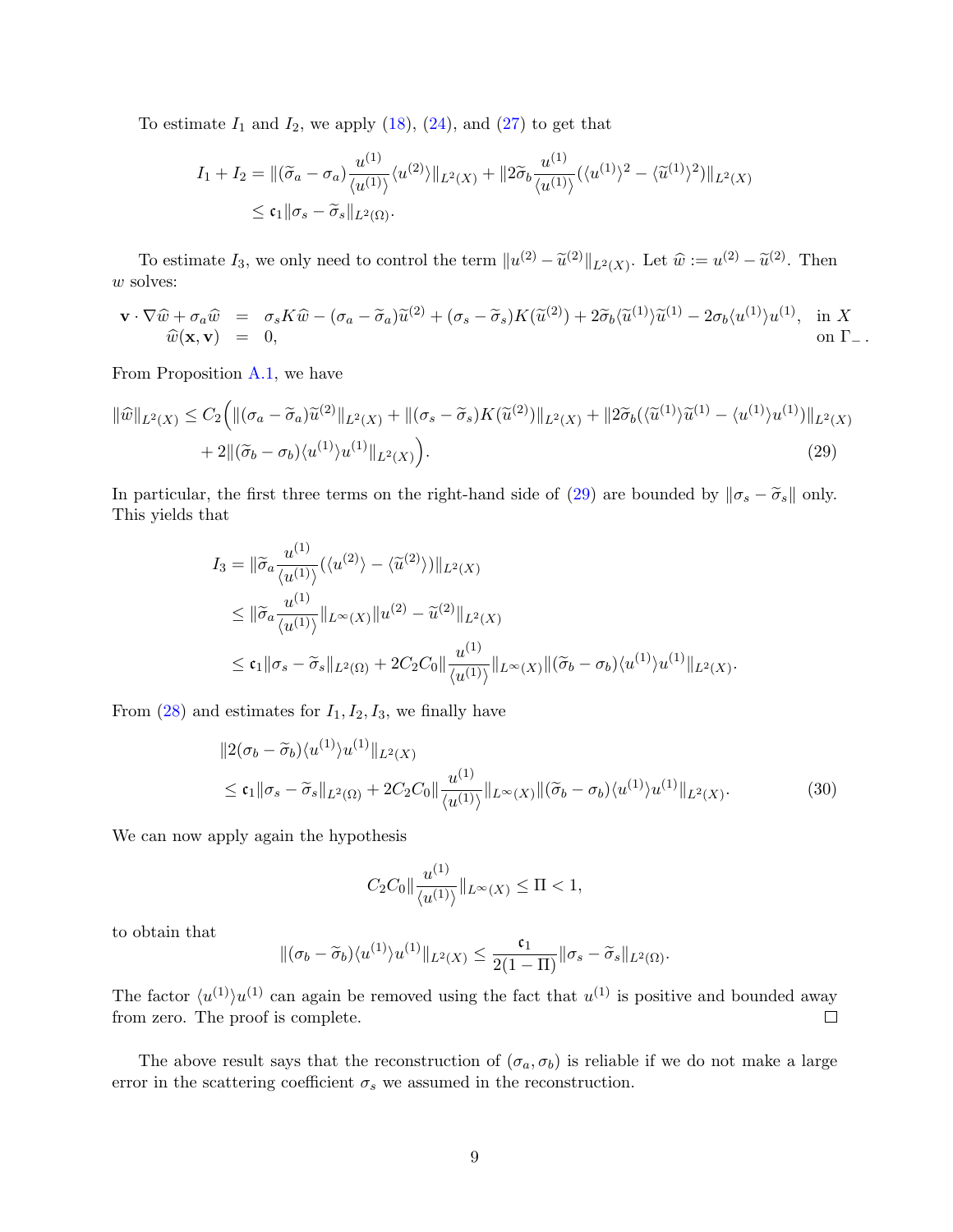### <span id="page-9-0"></span>3 Inverse problems in the diffusive regime

We reproduce the results in the previous section in the diffusive regime. Throughout this section, we make the following assumptions on the coefficients:

<span id="page-9-3"></span>
$$
\Xi, \gamma(\mathbf{x}), \sigma_a(\mathbf{x}), \sigma_b(\mathbf{x}) \in C^2(\overline{\Omega})
$$
\n
$$
0 < c_0 \leq \|\Xi\|_{C^2(\overline{\Omega})}, \|\gamma\|_{C^2(\overline{\Omega})}, \|\sigma_a\|_{C^2(\overline{\Omega})}, \|\sigma_b\|_{C^2(\overline{\Omega})} \leq C_0,\tag{31}
$$

for some constants  $c_0, C_0 > 0$ . Under this assumption, it is shown in Theorem [B.1](#page-18-0) that there exists a unique solution  $u \in W^{2,p}(\Omega)$  to [\(3\)](#page-1-1) with Dirichlet boundary condition  $g \in W^{2-1/p,p}(\partial\Omega)$ for small enough  $g$ . In fact, it is straightforward to verify that

$$
||H_D||_{L^p(\Omega)} \leq C \left( ||u||_{L^p(\Omega)} + ||u||_{L^{\infty}(\Omega)} ||u||_{L^p(\Omega)} \right) \leq C \left( 1 + ||u||_{W^{2,p}(\Omega)} \right) ||u||_{W^{2,p}(\Omega)}.
$$

Note that since  $u \in W^{2,p}(\Omega)$ , Sobolev embedding yields  $u \in C^{1,1-d/p}(\overline{\Omega})$ . Then we have

$$
\|\nabla H_D\|_{L^p(\Omega)} \le C \|\nabla(\sigma_a u) + u^2 \nabla \sigma_b + \sigma_b \nabla(u^2)\|_{L^p(\Omega)} + C \|\sigma_a u + \sigma_b u^2\|_{L^p(\Omega)}\n\le C \left( \|u\|_{L^p(\Omega)} + \|\nabla u\|_{L^p(\Omega)} + \|u\|_{L^\infty(\Omega)} \|u\|_{L^p(\Omega)} + \|\nabla u\|_{L^p(\Omega)} \|u\|_{L^\infty(\Omega)} \right)\n\le C \left( 1 + \|u\|_{W^{2,p}(\Omega)} \right) \|u\|_{W^{2,p}(\Omega)}.
$$

Similarly, we can also show the second derivatives satisfy

$$
\|\partial_{jk} H_D\|_{L^p(\Omega)} \le C \left(1 + \|u\|_{W^{2,p}(\Omega)}\right) \|u\|_{W^{2,p}(\Omega)} \quad \text{ for } j,k = 1,\ldots,d.
$$

Therefore, we have

$$
||H_D||_{W^{2,p}(\Omega)} \leq C \left(1 + ||f||_{W^{2-1/p,p}(\Omega)}\right) ||f||_{W^{2-1/p,p}(\Omega)}.
$$

This shows that for  $g$  sufficiently small, the data encoded in the map

<span id="page-9-2"></span><span id="page-9-1"></span>
$$
\Lambda^{D}: g \in W^{2-1/p,p}(\partial \Omega) \mapsto H_{D} \in W^{2,p}(\Omega), \tag{32}
$$

are well-defined.

The inverse coefficient problem we are interested in solving is the following:

**Inverse Problem:** Reconstruct the triplet  $(\gamma, \sigma_a, \sigma_b)$  in [\(3\)](#page-1-1) from data encoded in  $\Lambda^D$  defined in [\(32\)](#page-9-1).

This problem has been investigated in [\[54\]](#page-23-7) where uniqueness and stability are established for the problem linearized around a known background coefficient.

## 3.1 The reconstruction of  $(\gamma, \sigma_a, \sigma_b)$

We conduct higher-order linearization steps to the following boundary value problem with  $g \in$  $W^{2-1/p,p}(\partial\Omega)$  and small  $\varepsilon > 0$ :

$$
-\nabla \cdot \gamma \nabla u(\mathbf{x}; \varepsilon) + \sigma_a(\mathbf{x}) u(\mathbf{x}; \varepsilon) + \sigma_b(\mathbf{x}) u(\mathbf{x}; \varepsilon) u(\mathbf{x}; \varepsilon) = 0, \quad \text{in } \Omega
$$
  
 
$$
u(\mathbf{x}; \varepsilon) = \varepsilon g(\mathbf{x}), \quad \text{on } \partial \Omega.
$$
 (33)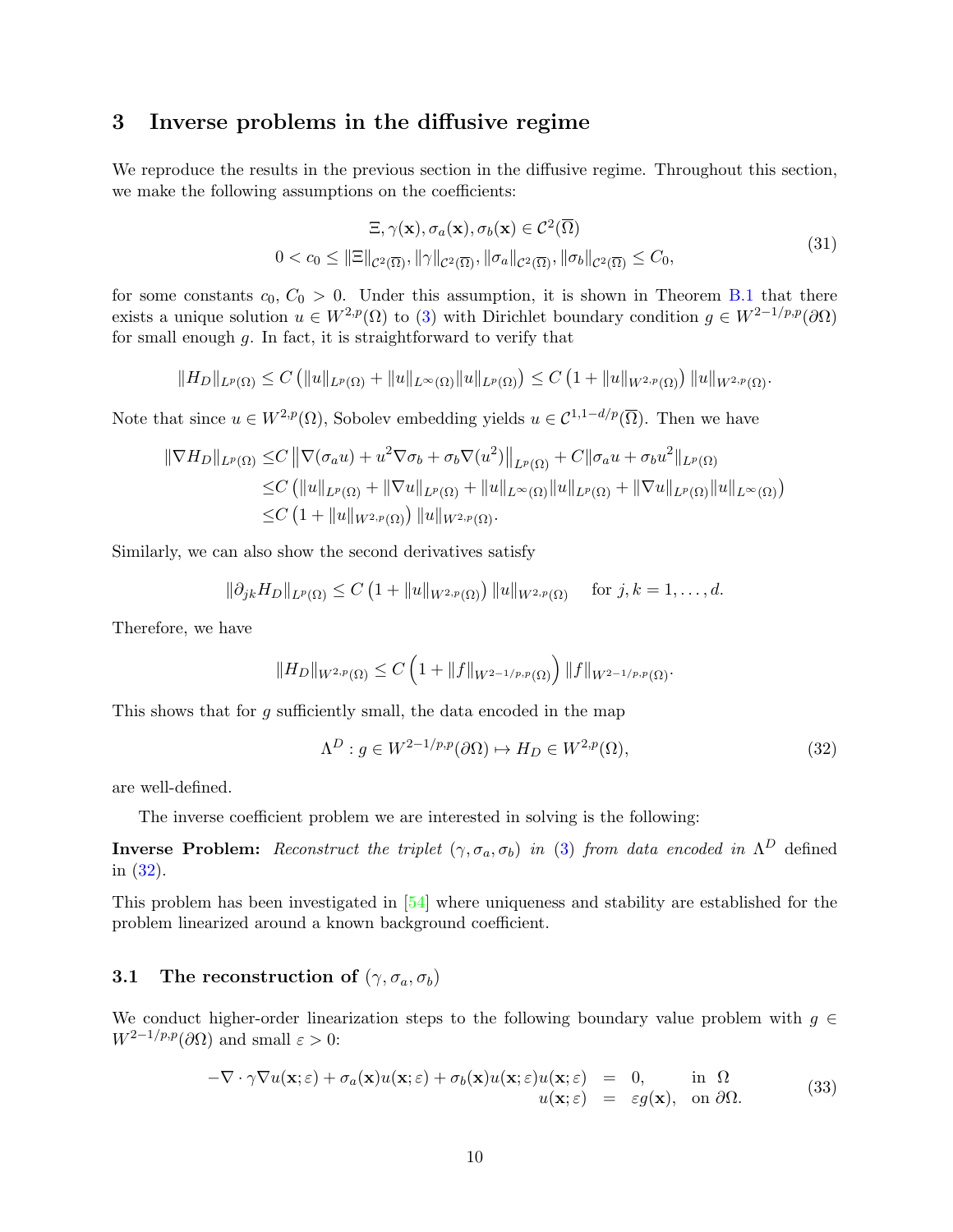Indeed one can show that  $u(\mathbf{x}; \varepsilon)$  is twice differentiable with respect to  $\varepsilon$  by following a similar argument as in the proof of Proposition [A.4](#page-17-0) for the transport equation. Therefore one can perform the following linearizations.

Denote the associated internal data by  $H_D(\mathbf{x}; \varepsilon)$ . By the first-order linearization, we have  $u^{(1)} := \partial_{\varepsilon} u|_{\varepsilon=0}$  satisfying the linear diffusion equation:

$$
-\nabla \cdot \gamma \nabla u^{(1)}(\mathbf{x}) + \sigma_a u^{(1)}(\mathbf{x}) = 0, \quad \text{in } \Omega
$$
  

$$
u^{(1)}(\mathbf{x}) = g(\mathbf{x}), \quad \text{on } \partial\Omega.
$$
 (34)

For the internal data, we also linearize it and then obtain that

$$
H_D^{(1)}(\mathbf{x}) := \partial_{\varepsilon} H_D(\mathbf{x}; \varepsilon)|_{\varepsilon=0} = \Xi \sigma_a u^{(1)}(\mathbf{x}). \tag{35}
$$

When  $\Xi$  is known, we can apply the result in [\[9,](#page-21-1) [7\]](#page-20-6) to obtain the following lemma.

<span id="page-10-0"></span>**Proposition 3.1** ([\[9,](#page-21-1) [7\]](#page-20-6)). Under the assumptions in [\(5\)](#page-2-2) and [\(7\)](#page-2-4), there exists a pair of boundary conditions  $(g_1, g_2)$  such that the coefficient pair  $(\gamma, \sigma_a)$  is uniquely determined by the linearized internal data  $(H_D^{(1)})$  $L_{D,1}^{(1)}, H_{D,2}^{(1)}$ .

The construction of the boundary condition pair  $(g_1, g_2)$  is highly non-trivial. We refer to [\[9,](#page-21-1) [7\]](#page-20-6) for the technical details and [\[1\]](#page-20-7) for an alternative approach to relax some of the strong conditions needed for the theory to work. Note also that with the assumption that  $H_D$  is known on the boundary  $\partial\Omega$ ,  $\sigma_{a|\partial\Omega}$  can be reconstructed by  $H_D^{(1)}/(\Xi g)$ . This would allow us to remove the assumption that  $\sigma_{a|\partial\Omega}$  is known on the boundary in the diffusive regime.

Next we perform the second linearization. Set

<span id="page-10-1"></span>
$$
u^{(2)}(\mathbf{x}) := \partial_{\varepsilon}^2 u(\mathbf{x}; \varepsilon)|_{\varepsilon = 0}.
$$

It satisfies

$$
-\nabla \cdot \gamma \nabla u^{(2)}(\mathbf{x}) + \sigma_a u^{(2)}(\mathbf{x}) + 2\sigma_b u^{(1)} u^{(1)}(\mathbf{x}) = 0, \text{ in } \Omega
$$
  

$$
u^{(2)}(\mathbf{x}) = 0, \text{ on } \partial\Omega.
$$
 (36)

The second order linearization of the internal data gives

$$
H_D^{(2)}(\mathbf{x}) := \partial_{\varepsilon}^2 H_D(\mathbf{x}; \varepsilon)|_{\varepsilon=0} = \Xi \left( \sigma_a u^{(2)} + 2 \sigma_b u^{(1)} u^{(1)} \right)(\mathbf{x}).
$$

From Proposition [3.1,](#page-10-0) the coefficients  $\gamma$  and  $\sigma_a$  have been uniquely recovered in the first linearization. Hence it remains to recover  $\sigma_b$ , which appears in the source term in [\(36\)](#page-10-1). To this end, let u and  $\tilde{u}$  be solutions to [\(33\)](#page-9-2) with coefficients  $(\gamma, \sigma_a, \sigma_b)$  and  $(\gamma, \sigma_a, \tilde{\sigma}_b)$  respectively. We denote the corresponding data by  $H_D$  and  $\widetilde{H}_D$ . Then the first differentiation of u and  $\widetilde{u}$  satisfy  $u^{(1)} = \widetilde{u}^{(1)}$ and also  $u^{(2)}$ , and  $\tilde{u}^{(2)}$  are solutions to [\(36\)](#page-10-1) with  $\sigma_b$  and  $\tilde{\sigma}_b$ , respectively.

Then we have the following stability result for  $\sigma_b$ .

**Theorem 3.2.** Let  $H_D$  and  $\widetilde{H}_D$  be the internal data corresponding to the coefficient sets  $(\gamma, \sigma_a, \sigma_b)$ and  $(\gamma, \sigma_a, \widetilde{\sigma}_b)$ , both satisfying [\(31\)](#page-9-3), respectively. Then we have

<span id="page-10-2"></span>
$$
\|(\sigma_b - \widetilde{\sigma}_b)(u^{(1)})^2\|_{L^p(\Omega)} \le C \|H_D^{(2)} - \widetilde{H}_D^{(2)}\|_{W^{2,p}(\Omega)}.
$$
\n(37)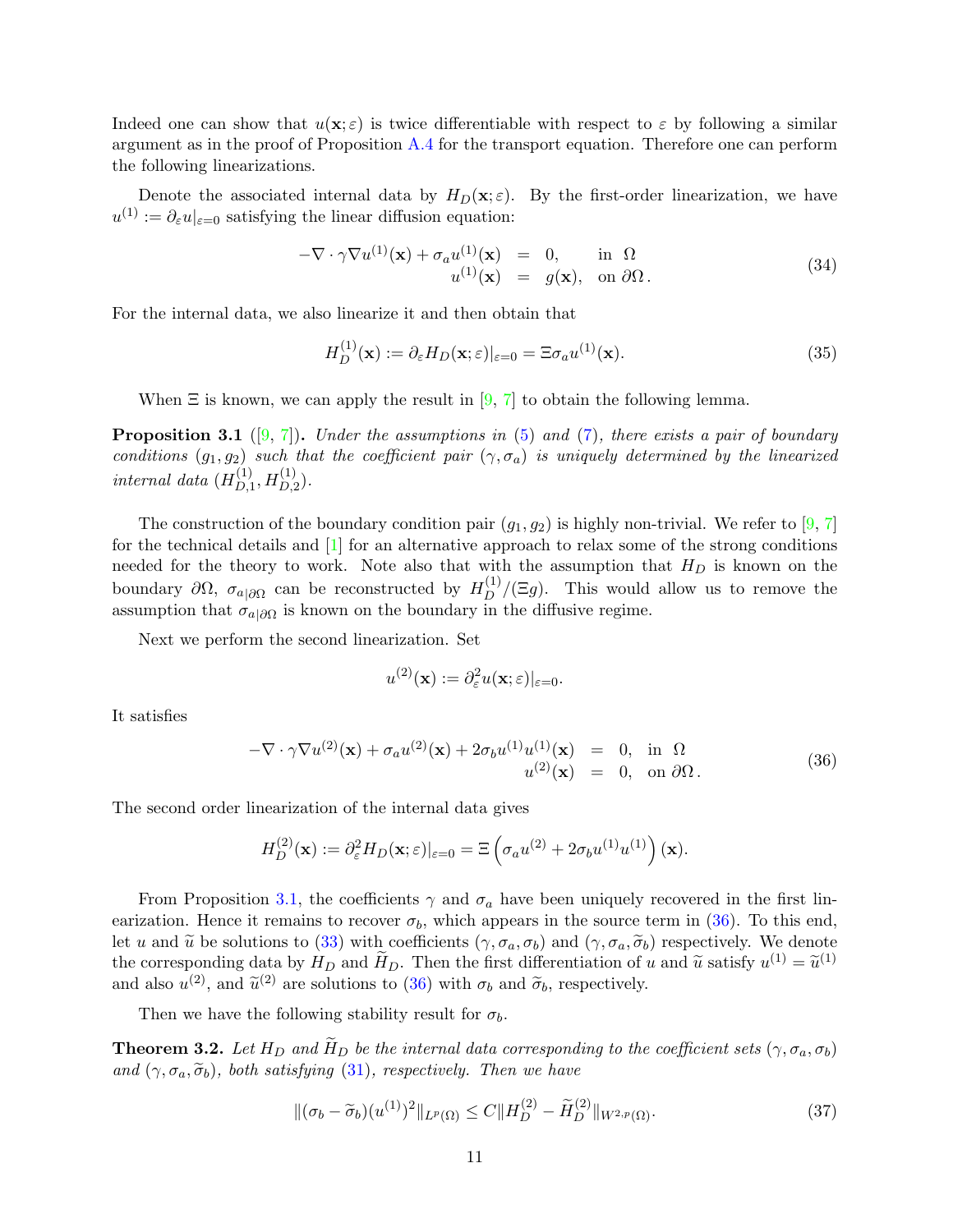*If, in addition, we have that*  $\underline{g} := \inf_{\partial \Omega} g > 0$ , then

<span id="page-11-2"></span>
$$
\|\sigma_b - \widetilde{\sigma}_b\|_{L^p(\Omega)} \le C \|H_D^{(2)} - \widetilde{H}_D^{(2)}\|_{W^{2,p}(\Omega)}
$$
\n(38)

where the constant  $C > 0$  depends on  $\Omega, \gamma, \Xi$  and  $\sigma$ .

*Proof.* Let  $U := \frac{H_D^{(2)}}{\Xi \sigma_a} = u^{(2)} + \frac{2\sigma_b}{\sigma_a}$  $\frac{2\sigma_b}{\sigma_a}u^{(1)}u^{(1)}$ . It is a known  $W^{2,p}(\Omega)$  function in  $\Omega$  since  $H_D^{(2)}$ ,  $\Xi$ ,  $\sigma_a$ are known. Let  $\psi = \frac{2\sigma_b}{\sigma}$  $\frac{2\sigma_b}{\sigma_a}u^{(1)}u^{(1)}$ . It solves the following problem:

<span id="page-11-0"></span>
$$
-\nabla \cdot \gamma \nabla \psi = -\nabla \cdot \gamma \nabla U + \sigma_a U, \text{ in } \Omega \n\psi = U, \text{ on } \partial \Omega.
$$
\n(39)

Since U,  $\gamma$  and  $\sigma_a$  are all known, solving the boundary value problem [\(39\)](#page-11-0) recovers  $\psi$  in  $\Omega$ . Therefore, we can recover  $\sigma_b$  at the point where  $u^{(1)}$  is not vanishing. More precisely, reconstructing  $\sigma_b$  through  $\sigma_b = \psi \sigma_a/(2u^{(1)}u^{(1)})$ . Indeed given a nonzero boundary condition g, by the unique continuation, the set of points in  $\Omega$  where  $u^{(1)} = 0$  has measure zero. This shows that  $H_D^{(2)}$ D determines  $\sigma_b$ .

To prove the stability estimates, we use the fact that

$$
-\nabla \cdot \gamma \nabla \left(2(\sigma_b - \widetilde{\sigma}_b) \frac{u^{(1)} u^{(1)}}{\sigma_a}\right) = -\nabla \cdot \gamma \nabla \left(\frac{H_D^{(2)} - \widetilde{H}_D^{(2)}}{\Xi \sigma_a}\right) + \frac{1}{\Xi} (H_D^{(2)} - \widetilde{H}_D^{(2)}), \text{ in } \Omega
$$
  
2(\sigma\_b - \widetilde{\sigma}\_b) \frac{u^{(1)} u^{(1)}}{\sigma\_a} = 0, \qquad \text{on } \partial \Omega,

and elliptic regularity to have

$$
\left\| (\sigma_b - \widetilde{\sigma}_b) \frac{u^{(1)} u^{(1)}}{\sigma_a} \right\|_{W^{2,p}(\Omega)} \le C \left\| - \nabla \cdot \gamma \nabla \left( \frac{H_D^{(2)} - \widetilde{H}_D^{(2)}}{\Xi \sigma_a} \right) + \frac{1}{\Xi} (H_D^{(2)} - \widetilde{H}_D^{(2)}) \right\|_{L^p(\Omega)}.
$$
\n
$$
\le C \| H_D^{(2)} - \widetilde{H}_D^{(2)} \|_{W^{2,p}(\Omega)}.
$$
\n
$$
(41)
$$

This proves [\(37\)](#page-10-2).

When we have additionally that  $g := \inf_{\partial \Omega} g > 0$ , we conclude from [\[1,](#page-20-7) Proof of Claim 4.2] (see also a summary in  $[54,$  Theorem 2.4]) that

<span id="page-11-1"></span>
$$
u^{(1)} \ge \varepsilon' > 0
$$

for some constant  $\varepsilon' > 0$ . Together with the boundedness of  $\sigma_a$ , this allows us to remove the factor  $u^{(1)}u^{(1)}$  $rac{J_{u^{(1)}}}{\sigma_a}$  in [\(41\)](#page-11-1) to get [\(38\)](#page-11-2).  $\Box$ 

#### 3.2 Parametric uncertainty in diffusive regime.

We consider here the stability of reconstructing  $(\sigma_a, \sigma_b)$  with respect to changes in the diffusion coefficient  $\gamma$ .

We first derive the following estimates, which will be applied later to show the uncertainty result.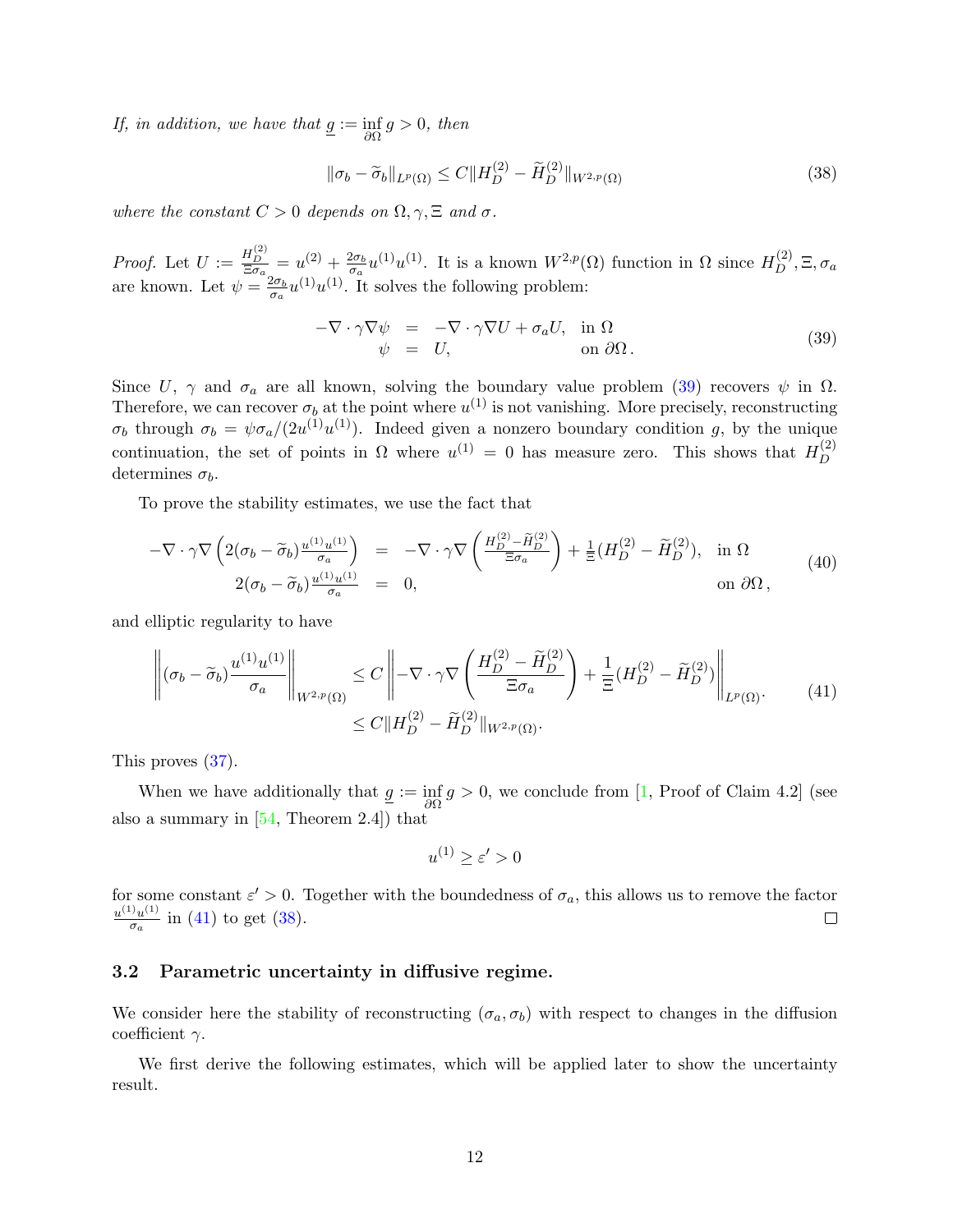<span id="page-12-3"></span>**Lemma 3.3.** Let  $H_D$  be the internal function associated with both  $(\Xi, \gamma, \sigma_a, \sigma_b)$  and  $(\Xi, \widetilde{\gamma}, \widetilde{\sigma}_a, \widetilde{\sigma}_b)$ . Then we have

<span id="page-12-1"></span>
$$
||u^{(1)} - \widetilde{u}^{(1)}||_{W^{2,p}(\Omega)} \le C \left\|\frac{\widetilde{\gamma} - \gamma}{\widetilde{\gamma}}\right\|_{W^{1,p}(\Omega)},
$$
\n(42)

and

<span id="page-12-2"></span>
$$
||u^{(2)} - \widetilde{u}^{(2)}||_{W^{2,p}(\Omega)} \le C \left\|\frac{\widetilde{\gamma} - \gamma}{\widetilde{\gamma}}\right\|_{W^{1,p}(\Omega)},
$$
\n(43)

for some positive constant C depending on  $\Omega$ ,  $\gamma$ , g.

*Proof.* First, we have  $\sigma_a u^{(1)} = \tilde{\sigma}_a \tilde{u}^{(1)}$ . Let  $w := u^{(1)} - \tilde{u}^{(1)}$ . Then w solves the diffusion equation:

$$
-\nabla \cdot \gamma \nabla w = \nabla \cdot (\gamma - \widetilde{\gamma}) \nabla \widetilde{u}^{(1)}, \quad \text{in } \Omega, \qquad w = 0, \quad \text{on } \partial \Omega.
$$

This leads to the fact that, for some constant  $C > 0$  depending on  $\Omega$  and  $\gamma$ ,

<span id="page-12-0"></span>
$$
||u^{(1)} - \widetilde{u}^{(1)}||_{W^{2,p}(\Omega)} \le C||\nabla \cdot (\gamma - \widetilde{\gamma})\nabla \widetilde{u}^{(1)}||_{L^p(\Omega)}.
$$
\n(44)

Following [\[53\]](#page-23-16), we verify that:

$$
\nabla \cdot (\widetilde{\gamma} - \gamma) \nabla \widetilde{u}^{(1)} = \nabla \cdot \frac{\widetilde{\gamma} - \gamma}{\widetilde{\gamma}} \widetilde{\gamma} \nabla \widetilde{u}^{(1)} = \frac{\widetilde{\gamma} - \gamma}{\widetilde{\gamma}} \nabla \cdot \widetilde{\gamma} \nabla \widetilde{u}^{(1)} + \widetilde{\gamma} \nabla \widetilde{u}^{(1)} \cdot \nabla \frac{\widetilde{\gamma} - \gamma}{\widetilde{\gamma}}
$$
\n
$$
= \frac{\widetilde{H}_{D}^{(1)}}{\Xi} \frac{\widetilde{\gamma} - \gamma}{\widetilde{\gamma}} + \widetilde{\gamma} \nabla \widetilde{u}^{(1)} \cdot \nabla \frac{\widetilde{\gamma} - \gamma}{\widetilde{\gamma}}.
$$

This implies that

$$
\begin{split} \|\nabla \cdot (\widetilde{\gamma} - \gamma) \nabla \widetilde{u}^{(1)}\|_{L^{p}(\Omega)} &\leq C \left( \left\|\widetilde{H}_{D}^{(1)}\right\|_{L^{\infty}(\Omega)} \left\|\frac{\widetilde{\gamma} - \gamma}{\widetilde{\gamma}}\right\|_{L^{p}(\Omega)} + \|\nabla \widetilde{u}^{(1)}\|_{L^{\infty}(\Omega)} \left\|\nabla \frac{\widetilde{\gamma} - \gamma}{\widetilde{\gamma}}\right\|_{L^{p}(\Omega)} \right) \\ &\leq C \left( \left\|\widetilde{H}_{D}^{(1)}\right\|_{W^{2,p}(\Omega)} + \|\widetilde{u}^{(1)}\|_{W^{2,p}(\Omega)} \right) \left\|\frac{\widetilde{\gamma} - \gamma}{\widetilde{\gamma}}\right\|_{W^{1,p}(\Omega)} \\ &\leq C \left\|g\right\|_{W^{2-1/p,p}(\partial\Omega)} \left\|\frac{\widetilde{\gamma} - \gamma}{\widetilde{\gamma}}\right\|_{W^{1,p}(\Omega)} \end{split}
$$

for some constant C. This can be combined with  $(44)$  to obtain  $(42)$ . Meanwhile, we can verify that

$$
-\nabla \cdot \gamma \nabla (u^{(2)} - \tilde{u}^{(2)}) = \nabla \cdot (\gamma - \tilde{\gamma}) \nabla \tilde{u}^{(2)} \quad \text{in } \Omega.
$$

In a similar manner, we can derive the estimate for  $u^{(2)}$  in [\(43\)](#page-12-2).

We are now ready to show the sensitivity result for uncertainty quantification.

<span id="page-12-5"></span>**Theorem 3.4.** Let  $H_D$  be the internal data associated with both  $(\Xi, \gamma, \sigma_a, \sigma_b)$  and  $(\Xi, \widetilde{\gamma}, \widetilde{\sigma}_a, \widetilde{\sigma}_b)$ . If we have that  $\underline{g} := \inf_{\partial \Omega} g > 0$ , then

<span id="page-12-4"></span>
$$
\left\|\sigma_a - \widetilde{\sigma}_a\right\|_{L^p(\Omega)} + \left\|\sigma_b - \widetilde{\sigma}_b\right\|_{L^p(\Omega)} \le C \left\|\frac{\widetilde{\gamma} - \gamma}{\widetilde{\gamma}}\right\|_{W^{1,p}(\Omega)},\tag{45}
$$

where C is a positive constant depending on  $\Omega$ ,  $\gamma$ ,  $g$ ,  $\sigma_a$  and  $\sigma_b$ .

 $\Box$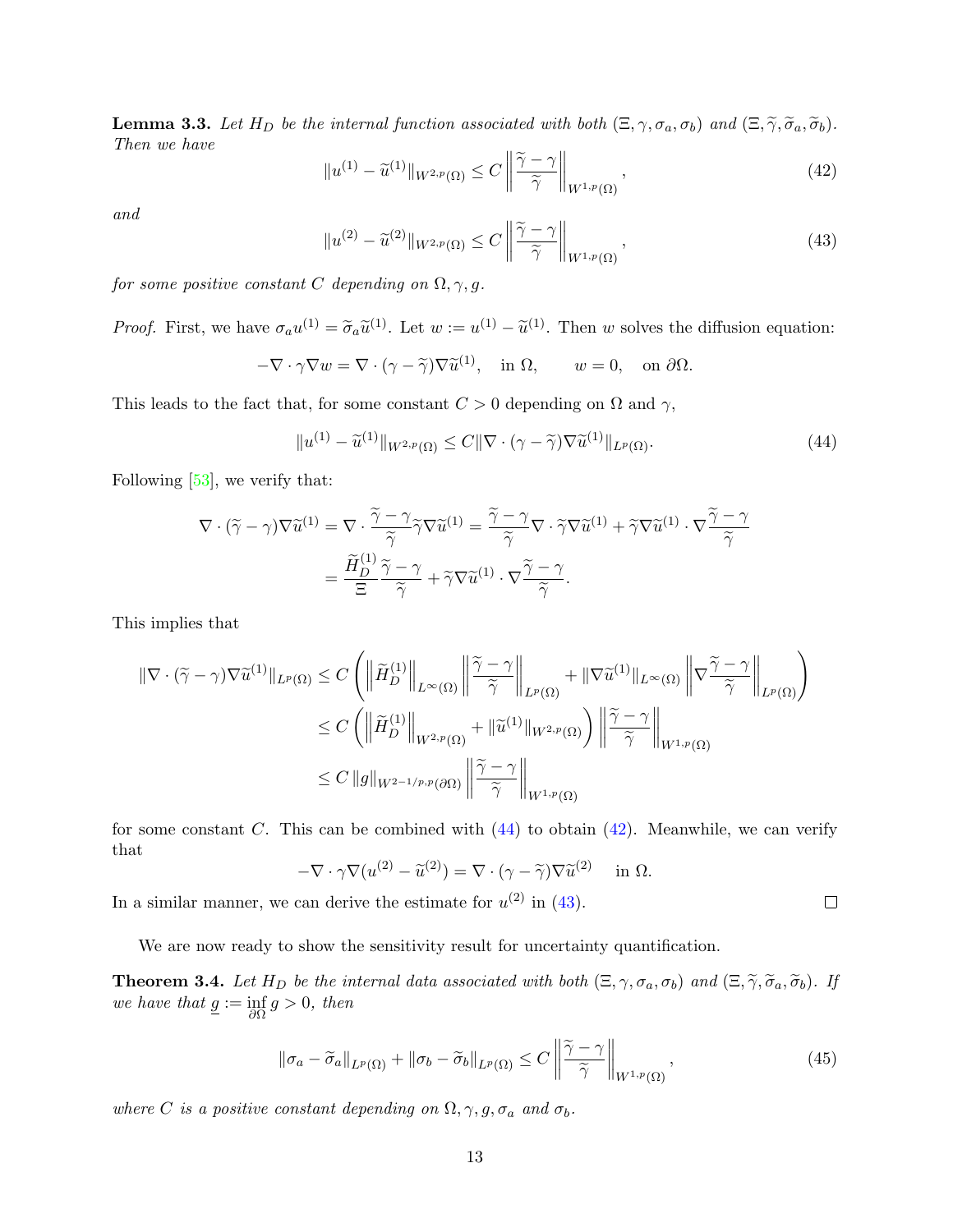*Proof.* (1). Estimate for  $\sigma_a$ . Let u and  $\tilde{u}$  be the solutions to the diffusion equation corresponding to  $(\gamma, \sigma_a, \sigma_b)$  and  $(\widetilde{\gamma}, \widetilde{\sigma}_a, \widetilde{\sigma}_b)$  respectively. Given that the corresponding data are the same, we have

$$
\sigma_a u^{(1)} = \tilde{\sigma}_a \tilde{u}^{(1)},\tag{46}
$$

giving

$$
(\sigma_a - \widetilde{\sigma}_a)u^{(1)} = -\widetilde{\sigma}_a(u^{(1)} - \widetilde{u}^{(1)}).
$$

This leads to

$$
\|(\sigma_a - \widetilde{\sigma}_a)u^{(1)}\|_{W^{2,p}(\Omega)} \le C \|u^{(1)} - \widetilde{u}^{(1)}\|_{W^{2,p}(\Omega)} \le C \left\|\frac{\widetilde{\gamma} - \gamma}{\widetilde{\gamma}}\right\|_{W^{1,p}(\Omega)}\tag{47}
$$

for some constant  $C > 0$ , by Lemma [3.3.](#page-12-3) This yields that

$$
\|\sigma_a - \widetilde{\sigma}_a\|_{L^p(\Omega)} \le C \left\|\frac{\widetilde{\gamma} - \gamma}{\widetilde{\gamma}}\right\|_{W^{1,p}(\Omega)}
$$

since  $u^{(1)}$  is positive and bounded away from zero provided that  $g := \inf_{\partial \Omega} g > 0$ .

(2). Estimate for  $\sigma_b$ . Similarly, given the same data,

$$
\sigma_a u^{(2)} + 2\sigma_b u^{(1)} u^{(1)} = \widetilde{\sigma}_a \widetilde{u}^{(2)} + 2\widetilde{\sigma}_b \widetilde{u}^{(1)} \widetilde{u}^{(1)}.
$$

This gives

$$
2(\sigma_b - \widetilde{\sigma}_b)u^{(1)}u^{(1)} = -(\sigma_a - \widetilde{\sigma}_a)u^{(2)} - \widetilde{\sigma}_a(u^{(2)} - \widetilde{u}^{(2)}) - 2\widetilde{\sigma}_b\left[ (u^{(1)} - \widetilde{u}^{(1)})u^{(1)} + \widetilde{u}^{(1)}(u^{(1)} - \widetilde{u}^{(1)}) \right].
$$

Due to elliptic regularity, the solution  $u^{(2)}$  to [\(36\)](#page-10-1) satisfies  $||u^{(2)}||_{W^{2,p}(\Omega)} \leq C ||g||^2_{W^{2-1/p,p}(\Omega)}$ . Then Lemma [3.3](#page-12-3) yields that

$$
\begin{split} \left\| (\sigma_b - \widetilde{\sigma}_b) u^{(1)} u^{(1)} \right\|_{L^p(\Omega)} &\leq C \Big( \| u^{(2)} \|_{L^\infty(\Omega)} \| \sigma_a - \widetilde{\sigma}_a \|_{L^p(\Omega)} + \| u^{(2)} - \widetilde{u}^{(2)} \|_{L^p(\Omega)} \\ &+ \left\| u^{(1)} - \widetilde{u}^{(1)} \right\|_{L^\infty(\Omega)} \Big( \| u^{(1)} \|_{L^p(\Omega)} + \| \widetilde{u}^{(1)} \|_{L^p(\Omega)} \Big) \Big) \\ &\leq C \Big( 1 + \| g \|_{W^{2-1/p, p}(\Omega)} + \| g \|_{W^{2-1/p, p}(\Omega)}^2 \Big) \left\| \frac{\widetilde{\gamma} - \gamma}{\widetilde{\gamma}} \right\|_{W^{1, p}(\Omega)} \\ &\leq C \left\| \frac{\widetilde{\gamma} - \gamma}{\widetilde{\gamma}} \right\|_{W^{1, p}(\Omega)}. \end{split}
$$

We apply  $u^{(1)} \ge \varepsilon' > 0$  for some  $\varepsilon' > 0$  again. This proves [\(45\)](#page-12-4).

 $\Box$ 

## <span id="page-13-0"></span>4 Concluding remarks

In this work, we studied inverse coefficient problems for a semilinear radiative transport equation as well as its diffusion approximation. The aim was to reconstruct the first- and second-order absorption coefficients and the scattering coefficient from internal functionals of the coefficients and the solutions to the equations. The main applications we have in mind are those in quantitative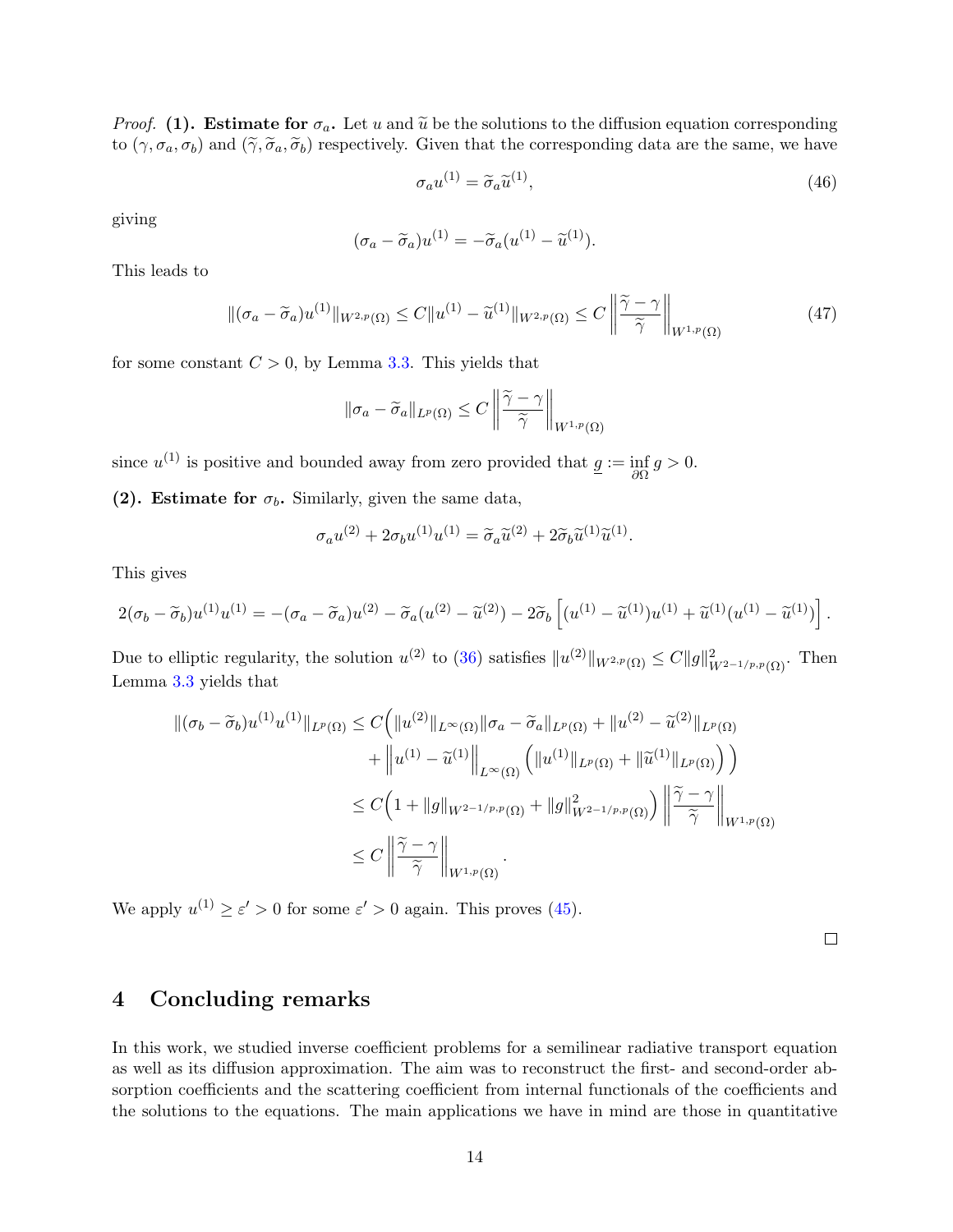photoacoustic imaging of optically heterogeneous media. Using the techniques of model linearization, we derived uniqueness as well as stability results on the reconstructions. In the transport regime, our results, based on the data encoded in the full albedo operator, supplement those in [\[56\]](#page-23-0) where uniqueness can only be derived for the reconstruction of the absorption coefficients, not the scattering coefficient, with finite number of internal data sets. In the diffusion regime, our result improved the linearized inversion of [\[54\]](#page-23-7), again with more data.

There are many aspects of our results that can be improved. For instance, our results are obtained under the assumption that the boundary sources for the transport equation are small. This is far from what is required by real-world applications. It is assumed in practice that one has sufficiently strong sources to make the second-order effect in the transport equation (i.e. the quadratic term  $\sigma_b(u)u$  strong enough to be detected. Up to now, we do not even have a wellposedness theory, if it exists at all, for the semilinear transport equation with large boundary data. Moreover, our result requires data encoded in the full albedo operator (or generated from a 1-parameter family of boundary sources in the diffusive regime) to reconstruct three unknown coefficients. It would be very interesting to see if it is possible to reconstruct the three coefficients with only three data sets (possibly generated from three specially selected boundary illuminations).

For applications in uncertainty quantification, we also derived the stability of reconstructing the absorption coefficients with respect to changes in the scattering coefficient; in Theorem [2.6](#page-6-0) and Theorem [3.4](#page-12-5) respectively. These results show that in the case that we do not have enough data to reconstruct all the coefficients, we can focus on the reconstruction of the absorption coefficients (which are often the mostly relevant ones in practical applications) while replacing the scattering coefficient with a good value from a priori information. The error in the reconstruction in this case will not be too bad if the value of the scattering coefficient is not very different from its true value. Numerically uncertainty quantification, that is, evaluating the size of the constants in the stability bounds in  $(21)$  and  $(45)$ , following for instance the methods in  $[53]$ , would be of great practical interests.

#### Acknowledgments

This work is partially supported by the National Science Foundation through grants DMS-1937254, DMS-1913309 and DMS-2006731.

## A Appendix: The well-posedness result for the transport equation

Here we show the well-posedness of the semilinear transport equation [\(1\)](#page-0-0) for small boundary data. For simplicity, we use the notation

$$
\sigma(\mathbf{x}) := \sigma_a(\mathbf{x}) + \sigma_s(\mathbf{x}).
$$

We denote by  $d_{\Omega}$  the diameter of the spatial domain  $\Omega$ , that is,

$$
d_{\Omega} := \text{diam}(\Omega).
$$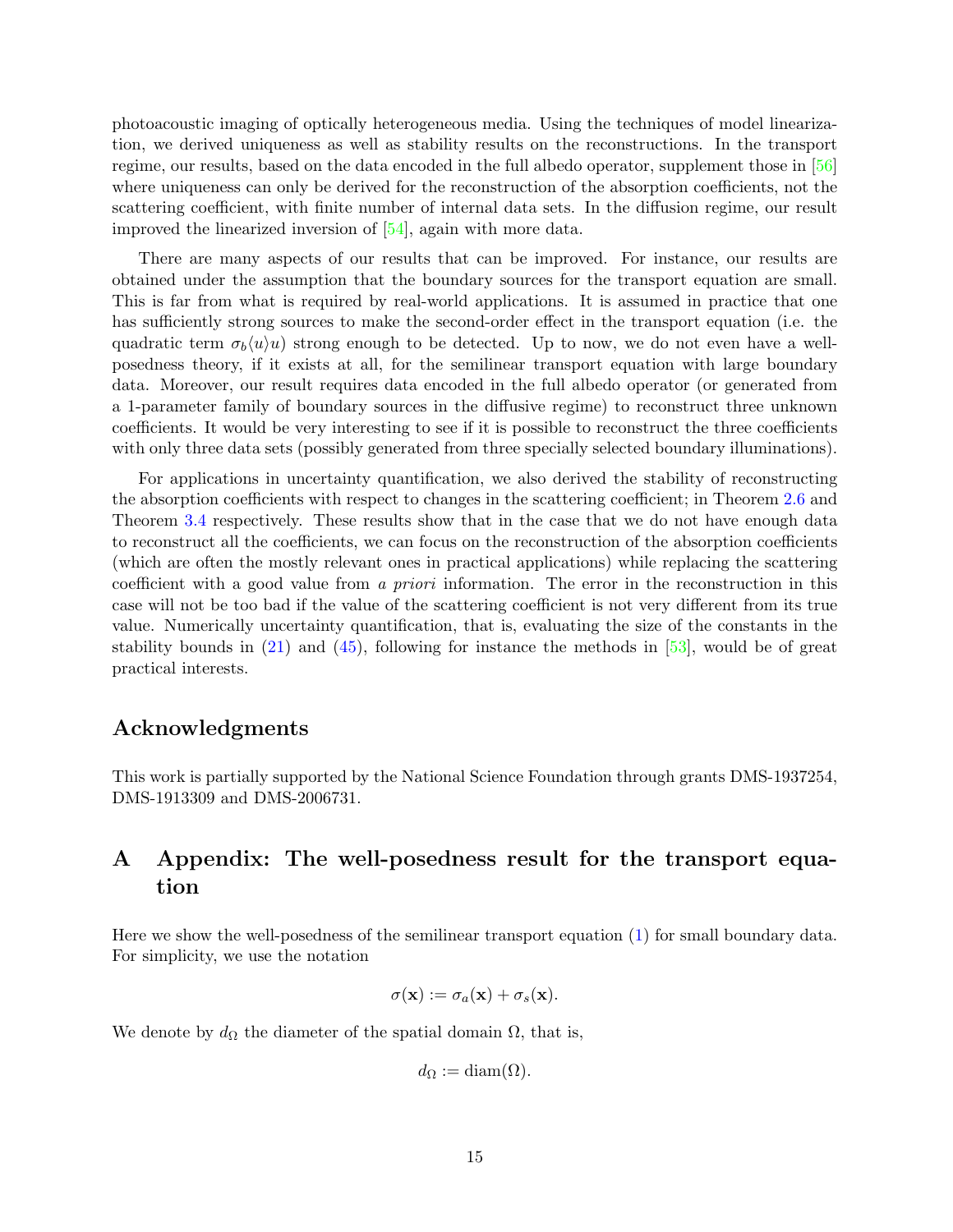Based on the a-priori assumptions on  $\sigma_a$  and  $\sigma_s$ , there is some constant  $\nu > 0$  so that

$$
0 < \nu \le \frac{\sigma_a(\mathbf{x})}{\sigma_a(\mathbf{x}) + \sigma_s(\mathbf{x})} < 1 \quad \text{for all } \mathbf{x} \in \Omega,
$$

which implies that

$$
\frac{\sigma_s(\mathbf{x})}{\sigma_a(\mathbf{x}) + \sigma_s(\mathbf{x})} \le 1 - \nu \quad \text{for all } \mathbf{x} \in \Omega.
$$

Let  $L_{d\xi}^p(\Gamma_-)$  be the usual space of  $L^p$  functions on  $\Gamma_-$  with measure  $d\xi = |\nu(\mathbf{x}) \cdot \mathbf{v}| d\mu(\mathbf{x}) d\mathbf{v}$ ,  $d\mu(\mathbf{x})$  being the surface Lebesgue measure on  $\partial\Omega$ . Then we have the following result from [\[19\]](#page-21-15).

<span id="page-15-0"></span>**Proposition A.1.** [\[19,](#page-21-15) Theorem 1.2] Let  $\Omega$  be bounded with Lipschitz boundary. Suppose that  $C_{\infty} = ||\sigma_s d_{\Omega}||_{L^{\infty}(X)} < +\infty$ . For any  $g \in L^p_{d\xi}(\Gamma_{-})$  and  $S \in L^p(X)$ ,  $1 \leq p \leq +\infty$ , there exists a unique solution u to the radiative transport equation

<span id="page-15-2"></span>
$$
\mathbf{v} \cdot \nabla u(\mathbf{x}, \mathbf{v}) + \sigma_a(\mathbf{x}) u(\mathbf{x}, \mathbf{v}) = \sigma_s K(u) + S(\mathbf{x}, \mathbf{v}), \text{ in } X u(\mathbf{x}, \mathbf{v}) = g(\mathbf{x}, \mathbf{v}), \text{ on } \Gamma_-
$$
 (48)

and u satisfies

$$
||u||_{L^p(X)} \leq C_2 ||S||_{L^p(X)} + \tilde{c} ||g||_{L^p_{d\xi}(\Gamma_-)},
$$

where  $C_2 := \frac{1}{\nu c_0}$ , and  $\widetilde{c} := \frac{1}{\sqrt{\nu}}$  $\frac{1}{\nu c_0}$  when  $p = 2$  and  $\tilde{c} = 1$  when  $p = \infty$ . Here  $c_0$  is defined in [\(5\)](#page-2-2).

We need the following result on the existence of positive solutions for [\(48\)](#page-15-2) when  $S(\mathbf{x}, \mathbf{v}) \equiv 0$ .

<span id="page-15-1"></span>**Proposition A.2.** Let  $S(\mathbf{x}, \mathbf{v}) \equiv 0$  in [\(48\)](#page-15-2), and  $g \in L^{\infty}_{d\xi}(\Gamma_{-})$  be given such that  $\underline{g} := \inf_{\Gamma_{-}} g > 0$ . Then, under the same assumptions in Proposition  $(A, \tilde{I})$ , then there exists an  $\varepsilon' > 0$  such that the solution u to [\(48\)](#page-15-2) satisfies

$$
u(\mathbf{x}, \mathbf{v}) \ge \varepsilon' > 0, \quad \text{in} \quad X.
$$

*Proof.* Proposition [A.1](#page-15-0) ensures that there exists a unique solution u satisfying

$$
||u||_{L^{\infty}(X)} \leq ||g||_{L^{\infty}_{d\xi}(\Gamma_{-})}.
$$

From standard transport theory [\[17\]](#page-21-7), we know also that  $u \ge 0$ . Let us re-write [\(48\)](#page-15-2), with  $S \equiv 0$ , into the form

$$
\mathbf{v} \cdot \nabla u(\mathbf{x}, \mathbf{v}) + (\sigma_a + \sigma_s)(\mathbf{x})u(\mathbf{x}, \mathbf{v}) = \sigma_s \int_{\mathbb{S}^{d-1}} \Theta(\mathbf{v}, \mathbf{v}')u(\mathbf{x}, \mathbf{v}')d\mathbf{v}', \text{ in } X
$$
  
 
$$
u(\mathbf{x}, \mathbf{v}) = g(\mathbf{x}, \mathbf{v}), \text{ on } \Gamma_-.
$$

We can then integrate the equation by the method of characteristics to obtain that

$$
u(\mathbf{x}, \mathbf{v}) = e^{-\int_0^{\tau_{-}(\mathbf{x}, \mathbf{v})} \sigma(\mathbf{x} - \eta \mathbf{v}) d\eta} g(\mathbf{x} - \tau_{-}(\mathbf{x}, \mathbf{v}) \mathbf{v}, \mathbf{v}) + \int_0^{\tau_{-}(\mathbf{x}, \mathbf{v})} \sigma_s(\mathbf{x} - s \mathbf{v}) e^{-\int_0^s \sigma(\mathbf{x} - \eta \mathbf{v}) d\eta} \int_{\mathbb{S}^{d-1}} \Theta(\mathbf{v}, \mathbf{v}') u(\mathbf{x} - s \mathbf{v}, \mathbf{v}') d\mathbf{v}' ds
$$

where  $\sigma := \sigma_a + \sigma_s$ . Using  $u \geq 0$  and  $\Theta \geq 0$ , we conclude that the second term is nonnegative. Therefore

$$
u(\mathbf{x}, \mathbf{v}) \ge e^{-\int_0^{\tau - (\mathbf{x}, \mathbf{v})} \sigma(\mathbf{x} - \eta \mathbf{v}) d\eta} g(\mathbf{x} - \tau_{-}(\mathbf{x}, \mathbf{v}) \mathbf{v}, \mathbf{v}) \ge \underline{g} \, e^{-d\Omega \overline{\sigma}}
$$

where  $\overline{\sigma} := \sup_{\Omega} \sigma$ . The proof is complete if we define  $\varepsilon' := \underline{g} e^{-d_{\Omega} \overline{\sigma}}$ .

 $\Box$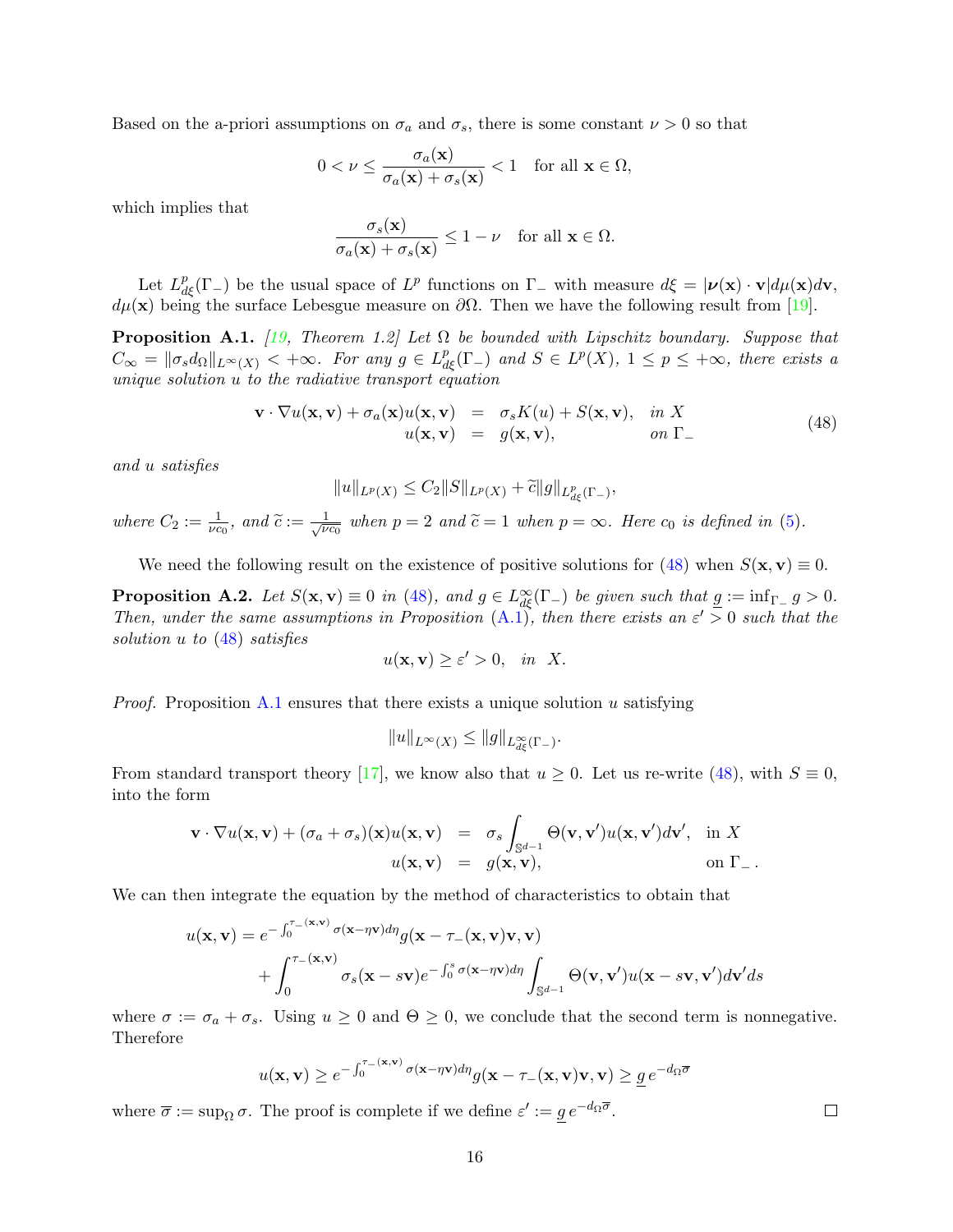We have the following well-posedness result for  $(1)$  with small data.

<span id="page-16-0"></span>**Theorem A.3.** Let  $\Omega \subset \mathbb{R}^d$  ( $d \geq 2$ ) be an open convex bounded domain. Suppose that  $\sigma_a, \sigma_b, \sigma_s$ satisfy [\(5\)](#page-2-2). Then there exists a small parameter  $0 < \varepsilon < 1$  such that when

$$
g\in \mathcal{X}_\varepsilon:=\{g\in L^\infty_{d\xi}(\Gamma_-):\, \|g\|_{L^\infty_{d\xi}(\Gamma_-)}\leq \varepsilon\},
$$

the problem [\(1\)](#page-0-0) has a unique small solution  $u \in L^{\infty}(X)$  satisfying

$$
||u||_{L^{\infty}(X)} \leq C||g||_{L^{\infty}_{d\xi}(\Gamma_{-})},
$$

with the constant  $C > 0$  being independent of u and q.

Proof. We first consider the linear equation

$$
\mathbf{v} \cdot \nabla u_0 + \sigma_a u_0 = \sigma_s K(u_0), \text{ in } X
$$
  

$$
u_0 = g, \text{ on } \Gamma_-.
$$

By Proposition [A.1](#page-15-0) with  $p = \infty$ , there exists a unique solution  $u_0$  that satisfies

<span id="page-16-4"></span>
$$
||u_0||_{L^{\infty}(X)} \le ||g||_{L^{\infty}_{d\xi}(\Gamma_{-})}.
$$
\n(49)

Let us now consider  $w := u - u_0$ . If such function w exists, then w satisfies the problem:

<span id="page-16-1"></span>
$$
\mathbf{v} \cdot \nabla w + \sigma_a w = \sigma_s K(w) - G(w), \text{ in } X
$$
  
\n
$$
w = 0, \text{ on } \Gamma_-
$$
\n(50)

with

$$
G(w) := \sigma_b \langle u_0 + w \rangle (u_0 + w).
$$

The problem is now to show the unique existence of  $w$  to [\(50\)](#page-16-1). To this end, we will construct a contraction map and then apply the Contraction Mapping Principle. We first introduce the set of functions:

$$
\mathcal{M} := \{ \phi \in L^{\infty}(X) : \phi|_{\Gamma_{-}} = 0, \|\phi\|_{L^{\infty}(X)} \le \delta \},
$$

where parameter  $\delta$  will be determined later. For  $\phi \in L^{\infty}(X)$ , the source term  $G(\phi)$  is also in  $L^{\infty}(X)$ . Therefore, the problem

<span id="page-16-2"></span>
$$
\mathbf{v} \cdot \nabla \widetilde{w} + \sigma_a \widetilde{w} = \sigma_s K(\widetilde{w}) - G(\phi), \text{ in } X
$$
  
\n
$$
\widetilde{w} = 0, \qquad \text{on } \Gamma_{-}
$$
\n(51)

is uniquely solvable due to Proposition [A.1.](#page-15-0) We can therefore define the solution operator

$$
\mathcal{T}^{-1}: G(\phi) \in L^{\infty}(X) \mapsto \widetilde{w} \in L^{\infty}(X)
$$

to [\(51\)](#page-16-2). Moreover, by Proposition [A.1](#page-15-0) again, we have

$$
\|\mathcal{T}^{-1}(G(\phi))\|_{L^{\infty}(X)} \le C_2 \|G(\phi)\|_{L^{\infty}(X)}.
$$
\n(52)

Let us define the operator  $F$  by

<span id="page-16-3"></span>
$$
F(\phi) := \mathcal{T}^{-1}(G(\phi))
$$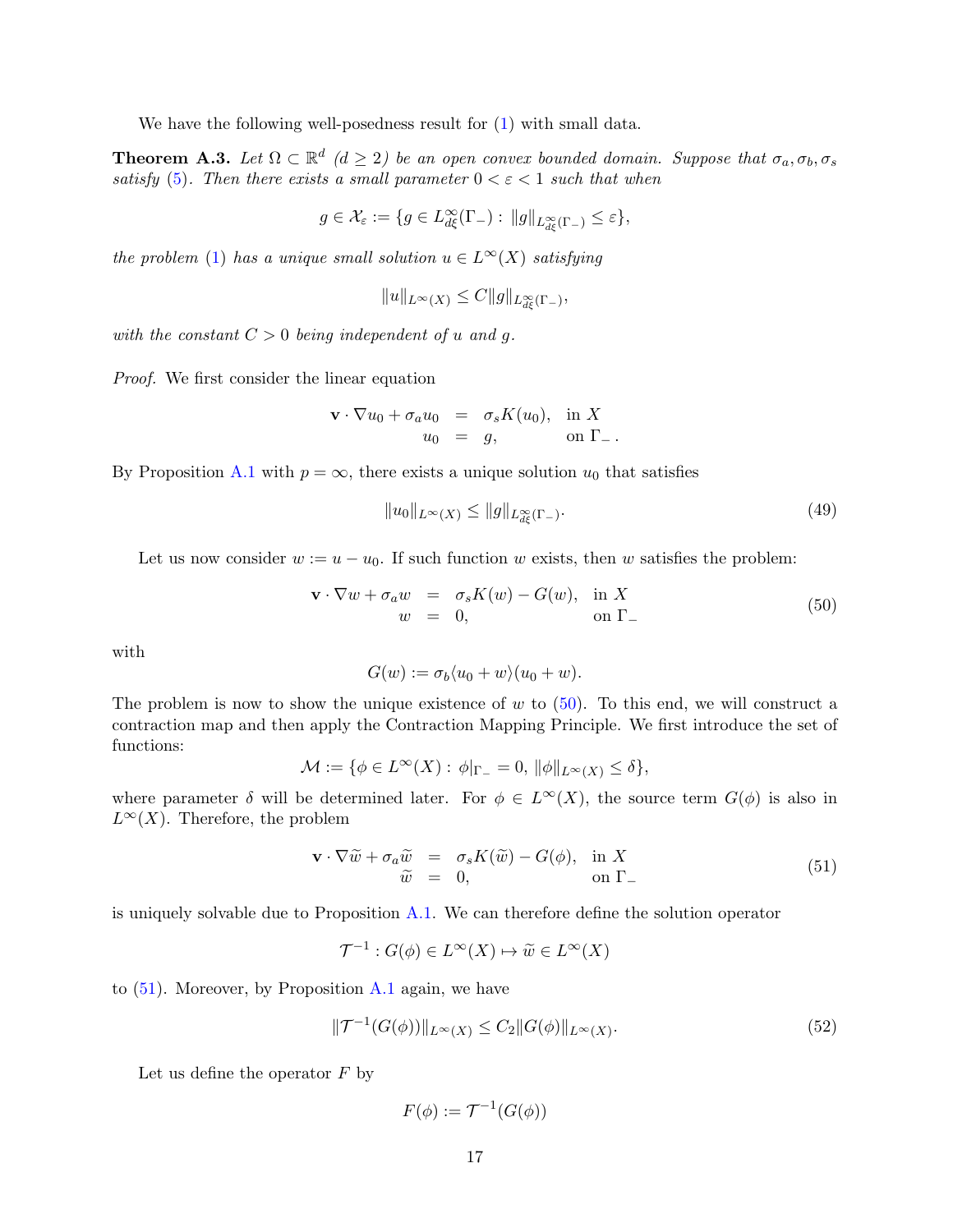for any  $\phi \in \mathcal{M}$ . In what follows, we will show that F is contractive on the set M for appropriate parameter  $\delta$ .

In the first step, we show that  $F(\mathcal{M}) \subset \mathcal{M}$ . In fact, for any  $\phi \in \mathcal{M}$ , we have, by [\(52\)](#page-16-3), that

<span id="page-17-1"></span>
$$
||F(\phi)||_{L^{\infty}(X)} \leq C_2 ||G(\phi)||_{L^{\infty}(X)}
$$
  
\n
$$
\leq C_2 ||\sigma_b \langle u_0 + \phi \rangle (u_0 + \phi) ||_{L^{\infty}(X)}
$$
  
\n
$$
\leq C_2 C_0 (\varepsilon + \delta)^2
$$
\n(53)

where  $C_0$  is the constant introduced in [\(5\)](#page-2-2). We can then take  $\varepsilon$ ,  $\delta$  sufficiently small so that  $C_2C_0(\varepsilon+\varepsilon)$  $\delta$ )<sup>2</sup> <  $\delta$ . This yields  $F(\phi) \in \mathcal{M}$ .

In the second step, we show that F is contractive on M, that is,  $||F(\phi_1) - F(\phi_2)||_{L^{\infty}(X)}$  $\|\phi_1 - \phi_2\|_{L^\infty(X)}$  for any  $\phi_1, \phi_2 \in \mathcal{M}$ . This follows from the following calculation:

$$
||F(\phi_1) - F(\phi_2)||_{L^{\infty}(X)} \le C_2 ||G(\phi_1) - G(\phi_2)||_{L^{\infty}(X)}
$$
  
\n
$$
\le C_2 ||\sigma_b \langle u_0 + \phi_1 \rangle (u_0 + \phi_1) - \sigma_b \langle u_0 + \phi_2 \rangle (u_0 + \phi_2)||_{L^{\infty}(X)}
$$
  
\n
$$
\le C_2 C_0(\varepsilon + \delta) ||\phi_1 - \phi_2||_{L^{\infty}(X)}.
$$

By taking  $\varepsilon$  and  $\delta$  small enough, we can make  $C_2C_0(\varepsilon + \delta) < 1$ . In this case, F is contractive on  $\mathcal{M}.$ 

By applying the Contraction Mapping Principle, there exists a fixed point  $w$  in  $\mathcal M$  so that  $F(w) = w$ . Then w is the solution to [\(50\)](#page-16-1) and satisfies

$$
||w||_{L^{\infty}(X)} \leq C_2(\varepsilon + \delta)(||u_0||_{L^{\infty}(X)} + ||w||_{L^{\infty}(X)})
$$

due to [\(53\)](#page-17-1). By taking  $\varepsilon, \delta$  even smaller if needed, we have  $C_2(\varepsilon + \delta) \|w\|_{L^\infty(X)}$  can be absorbed into the left-hand side, and thus,

$$
||w||_{L^{\infty}(X)} \leq C||u_0||_{L^{\infty}(X)}.
$$

We then conclude that  $u = u_0 + w$  is the solution to [\(1\)](#page-0-0) and in particular,

$$
||u||_{L^{\infty}(X)} \le ||u_0||_{L^{\infty}(X)} + ||w||_{L^{\infty}(X)} \le C||u_0||_{L^{\infty}(X)} \le C||g||_{L^{\infty}_{d\xi}(\Gamma-)}
$$

by combining [\(49\)](#page-16-4) and the estimate above.

In the following, we discuss briefly the differentiability of the solution. For a nonzero  $g \in$  $L_{d\xi}^{\infty}(\Gamma_{-})$  and small enough  $\varepsilon_0 > 0$ , let  $u_{\varepsilon} = u(\mathbf{x}, \mathbf{v}; \varepsilon)$  be the solution to the problem [\(9\)](#page-3-0) with boundary data  $\varepsilon g \in \mathcal{X}_{\varepsilon_0}$ .

We define the k-th derivative of  $u_{\varepsilon}$  with respect to (w.r.t.)  $\varepsilon$  by  $u_{\varepsilon}^{(k)} := \partial_{\varepsilon}^k u_{\varepsilon}(\mathbf{x}, \mathbf{v}; \varepsilon)$  for  $k = 1, 2$ . In particular, the k-th derivative of  $u_{\varepsilon}$  at  $\varepsilon = 0$  is denoted by  $u^{(k)}$ , instead of  $u_{\varepsilon}^{(k)}|_{\varepsilon=0} = \partial_{\varepsilon}^{k} u_{\varepsilon}|_{\varepsilon=0}$ for simplicity. We also define the linear operator  $L$  by

$$
Lu := \mathbf{v} \cdot \nabla u + \sigma_a(\mathbf{x})u - \sigma_s(\mathbf{x})K(u).
$$

<span id="page-17-0"></span>**Proposition A.4.** For  $\varepsilon$  sufficiently small,  $u_{\varepsilon}^{(1)}$  exists and satisfies

<span id="page-17-2"></span>
$$
Lu_{\varepsilon}^{(1)}(\mathbf{x}, \mathbf{v}) + \sigma_b \langle u_{\varepsilon} \rangle u_{\varepsilon}^{(1)}(\mathbf{x}, \mathbf{v}) + \sigma_b \langle u_{\varepsilon}^{(1)} \rangle u_{\varepsilon}(\mathbf{x}, \mathbf{v}) = 0, \quad in \ X u_{\varepsilon}^{(1)}(\mathbf{x}, \mathbf{v}) = g(\mathbf{x}, \mathbf{v}), \quad on \ \Gamma_{-}.
$$
 (54)

 $\Box$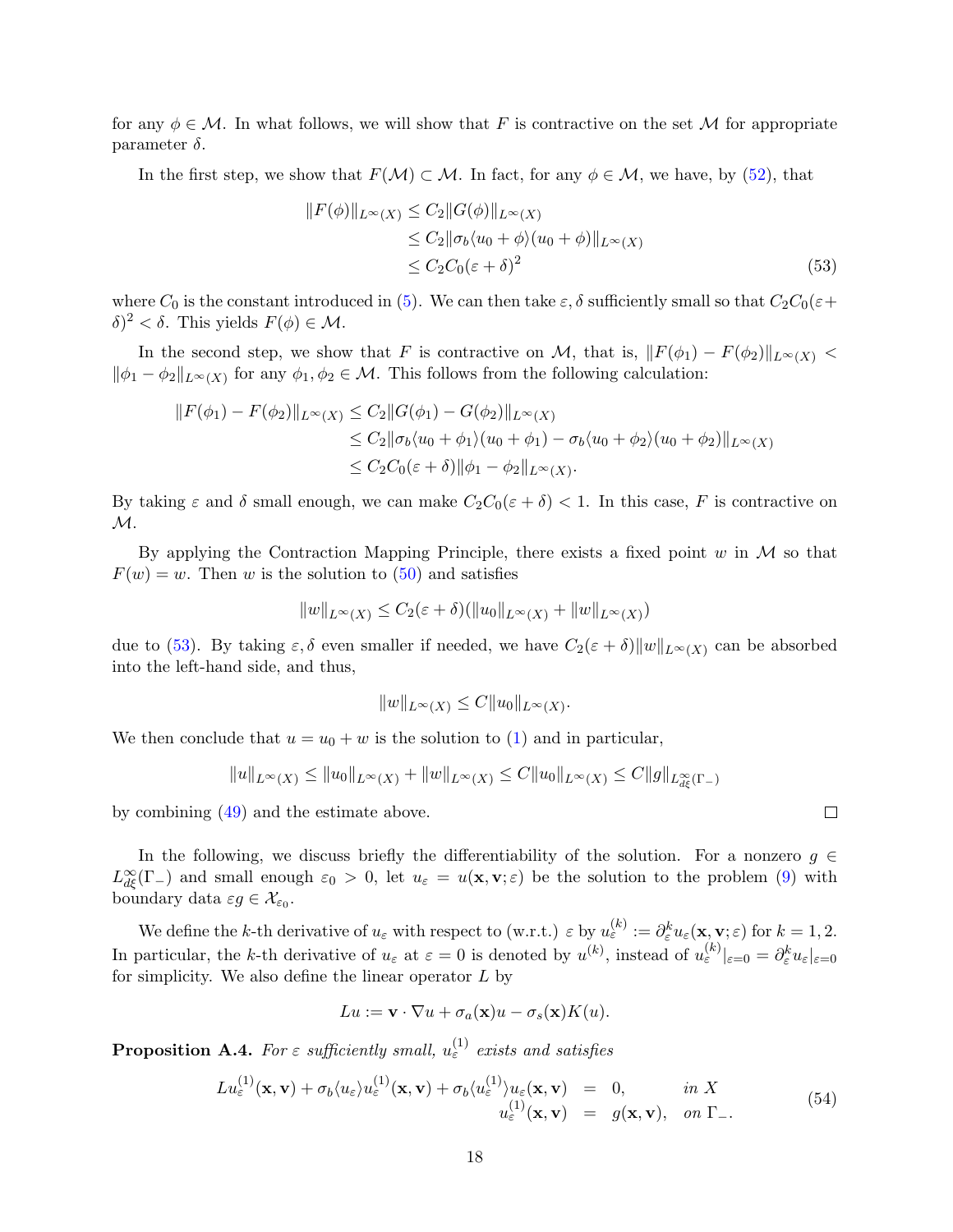Moreover,  $u_{\varepsilon}^{(2)}$  exists and satisfies

$$
Lu_{\varepsilon}^{(2)}(\mathbf{x}, \mathbf{v}) + \sigma_b \langle u_{\varepsilon} \rangle u_{\varepsilon}^{(2)}(\mathbf{x}, \mathbf{v}) + \sigma_b \langle u_{\varepsilon}^{(2)} \rangle u_{\varepsilon}(\mathbf{x}, \mathbf{v}) = -2\sigma_b \langle u_{\varepsilon}^{(1)} \rangle u_{\varepsilon}^{(1)}(\mathbf{x}, \mathbf{v}), \text{ in } X u_{\varepsilon}^{(2)}(\mathbf{x}, \mathbf{v}) = 0, \text{ on } \Gamma_{-}.
$$
 (55)

In particular,  $u^{(1)}$  satisfies [\(10\)](#page-3-1) and  $u^{(2)}$  satisfies [\(13\)](#page-4-0).

*Proof.* Let  $\Delta \varepsilon \neq 0$  and let  $\tilde{u} = \frac{u_{\varepsilon + \Delta \varepsilon} - u_{\varepsilon}}{\Delta \varepsilon}$  $\frac{\Delta \varepsilon - u_{\varepsilon}}{\Delta \varepsilon}$ , where  $u_{\varepsilon + \Delta \varepsilon}, u_{\varepsilon} \in \mathcal{X}_{\varepsilon_0}$ . Then  $\tilde{u}$  satisfies the linear transport equation with zero source

$$
L\tilde{u}(\mathbf{x}, \mathbf{v}) + \sigma_b \langle \tilde{u} \rangle u_{\varepsilon + \Delta \varepsilon}(\mathbf{x}, \mathbf{v}) + \sigma_b \langle u_{\varepsilon} \rangle \tilde{u}(\mathbf{x}, \mathbf{v}) = 0, \quad \text{in } X \tilde{u}(\mathbf{x}, \mathbf{v}) = g(\mathbf{x}, \mathbf{v}), \quad \text{on } \Gamma_-.
$$

Thus from Proposition [A.1,](#page-15-0) we have

$$
\|\tilde{u}\|_{L^{\infty}(X)} \leq C \|g\|_{L^{\infty}_{d\xi}(\Gamma_{-})},
$$

which yields that

$$
||u_{\varepsilon+\Delta\varepsilon}-u_{\varepsilon}||_{L^{\infty}(X)} \leq C|\Delta\varepsilon| ||g||_{L^{\infty}_{d\xi}(\Gamma_{-})}.
$$

Let  $w = \tilde{u} - v$ , where v is the solution to [\(54\)](#page-17-2). Then w satisfies

$$
Lw(\mathbf{x}, \mathbf{v}) + \sigma_b \langle u_{\varepsilon} \rangle w(\mathbf{x}, \mathbf{v}) + \sigma_b \langle w \rangle u_{\varepsilon}(\mathbf{x}, \mathbf{v}) = -\sigma_b \langle \tilde{u} \rangle (u_{\varepsilon + \Delta \varepsilon} - u_{\varepsilon}) (\mathbf{x}, \mathbf{v}), \quad \text{in } X
$$
  

$$
w(\mathbf{x}, \mathbf{v}) = 0, \qquad \text{on } \Gamma_-
$$

and also

$$
||w||_{L^{\infty}(X)} \leq C||\sigma_b(u_{\varepsilon+\Delta\varepsilon}-u_{\varepsilon})\langle\tilde{u}\rangle||_{L^{\infty}(X)} \leq C|\Delta\varepsilon| ||g||^2_{L^{\infty}_{d\xi}(\Gamma_{-})}.
$$

Therefore when  $\Delta \varepsilon \to 0$ ,  $\tilde{u}$  converges to v in  $L^{\infty}(X)$ , which implies that  $u_{\varepsilon}$  is differentiable w.r.t.  $\varepsilon$  and thus  $u_{\varepsilon}^{(1)} = v$  exists.

Let  $\tilde{u}^{(1)} = \frac{u_{\varepsilon+\Delta\varepsilon}^{(1)} - u_{\varepsilon}^{(1)}}{\Delta\varepsilon}$ . Following a similar argument as above, we can also derive that  $\tilde{u}^{(1)}$ converges in  $L^{\infty}(X)$  and thus  $u_{\varepsilon}^{(2)}$  exists. This completes the proof.  $\Box$ 

#### B Appendix: The well-posedness result for the diffusion equation

Here we establish the well-posedness result for the boundary value problem [\(3\)](#page-1-1) with small boundary data. Let  $\Omega$  be a bounded domain in  $\mathbb{R}^d$  with smooth boundary  $\partial\Omega$ . We have the following theorem.

<span id="page-18-0"></span>**Theorem B.1.** Assume that  $\gamma$ ,  $\sigma_a$ ,  $\sigma_b$  satisfy [\(31\)](#page-9-3). Let  $p \in \mathbb{R}_+$  be such that  $p > d$ . Then there exists a small parameter  $0 < \varepsilon < 1$  such that when  $f \in W^{2-1/p,p}(\partial \Omega)$  satisfies  $||f||_{W^{2-1/p,p}(\partial \Omega)} \leq \varepsilon$ , the problem [\(3\)](#page-1-1) has a unique solution  $u \in W^{2,p}(\Omega)$  satisfying

$$
||u||_{W^{2,p}(\Omega)} \leq c||f||_{W^{2-1/p,p}(\partial\Omega)}
$$

for some constant  $c > 0$  independent of u and f.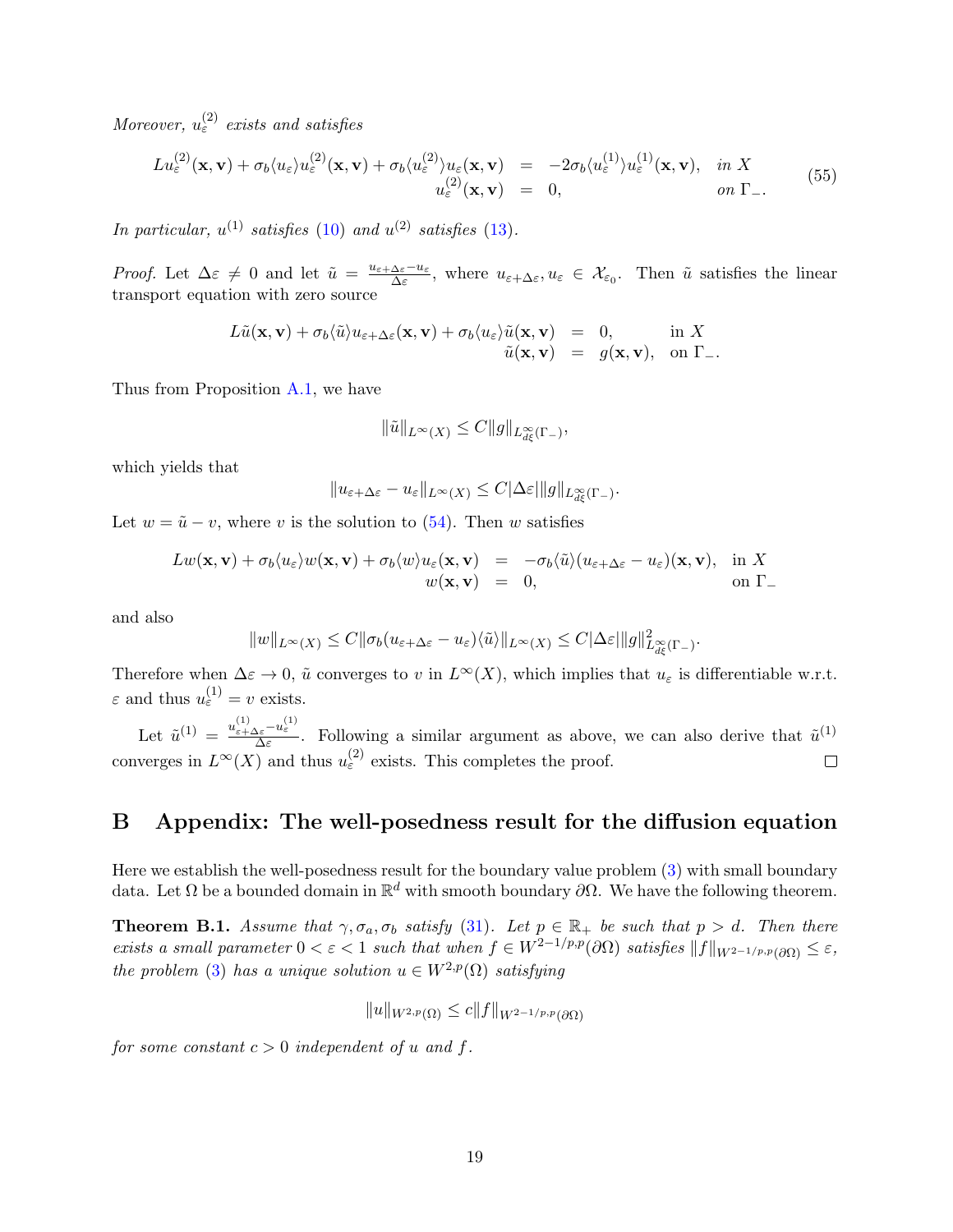Proof. Similar as the transport case above, we apply the standard Contraction Mapping Theorem. We define the set of functions:

$$
\mathcal{M}_D := \{ v \in W^{2,p}(\Omega) \mid v|_{\partial \Omega} = 0, \, \|v\|_{W^{2,p}(\Omega)} \le \delta \},
$$

where  $\delta > 0$  will be determined later. By standard theory on the well-posedness of linear elliptic equations (see for instance [\[23,](#page-21-16) Theorem 9.15 and Lemma 9.17]), we have that for  $S(\mathbf{x}) \in L^p(\Omega)$ , the second-order equation

<span id="page-19-0"></span>
$$
-\nabla \cdot \gamma \nabla v + \sigma_a v = S, \text{ in } \Omega \n v = f, \text{ on } \partial \Omega
$$
\n(56)

admits a unique solution  $v \in W^{2,p}(\Omega)$  satisfying

$$
||v||_{W^{2,p}(\Omega)} \le c(||f||_{W^{2-1/p,p}(\partial\Omega)} + ||S||_{L^p(\Omega)})
$$

for some constant  $c > 0$ . Let  $u_0$  be the solution to [\(56\)](#page-19-0) with  $S = 0$  and set  $w = u - u_0$ . Then we are set to find  $w \in M_D$  for  $\delta > 0$  small enough such that

$$
-\nabla \cdot \gamma \nabla w + \sigma_a w = G_D(w), \text{ in } \Omega
$$
  

$$
w = 0, \text{ on } \partial \Omega
$$

where

$$
G_D(w) := -\sigma_b(u_0 + w)^2.
$$

This is equivalent to find a fixed point in  $\mathcal{M}_D$  to the contractive operator  $F_D := \mathcal{T}_D^{-1} \circ G_D$ , where  $\mathcal{T}_D^{-1}: L^p(\Omega) \to W^{2,p}(\Omega)$  denotes the bounded operator  $S \mapsto u_S$  with  $u_S$  being the solution of [\(56\)](#page-19-0) with  $f = 0$ .

We first show that  $F_D(\mathcal{M}_D) \subset \mathcal{M}_D$ . By the Sobolev Embedding Theorem, when  $p > d$ , we have  $W^{2,p}(\Omega) \hookrightarrow C^{1,1-d/p}(\overline{\Omega})$ . Therefore, for  $\phi \in \mathcal{M}_D$ , we obtain

$$
||G_D(\phi)||_{L^p(\Omega)} \le c||u_0 + \phi||_{L^{\infty}(\Omega)}||u_0 + \phi||_{L^p(\Omega)}
$$
  
\n
$$
\le c||u_0 + \phi||_{W^{2,p}(\Omega)}^2
$$
  
\n
$$
\le c(||f||_{W^{2-1/p,p}(\partial\Omega)}^2 + ||\phi||_{W^{2,p}(\Omega)}^2) \le c(\varepsilon^2 + \delta^2).
$$
\n(57)

<span id="page-19-1"></span>Hence,

$$
||F_D(\phi)||_{W^{2,p}(\Omega)} \le c||G_D(\phi)||_{L^p(\Omega)} \le c(\varepsilon^2 + \delta^2) < \delta
$$

when  $\delta > 0$  and  $\delta > \varepsilon > 0$  are small enough. This then leads to  $F_D(\phi) \in \mathcal{M}_D$ .

Next we show that the map  $F_D$  is contractive on  $\mathcal{M}_D$ . Take any  $\phi_1, \phi_2 \in \mathcal{M}_D$ , we have

$$
||F_D(\phi_1) - F_D(\phi_2)||_{W^{2,p}(\Omega)} \leq c||G_D(\phi_1) - G_D(\phi_2)||_{L^p(\Omega)}.
$$

Using the fact that

$$
|G_D(\phi_1) - G_D(\phi_2)| = |\sigma_b||(u_0 + \phi_1)^2 - (u_0 + \phi_2)^2|
$$
  
 
$$
\leq c|\phi_1 - \phi_2|(2|u_0| + |\phi_1| + |\phi_2|),
$$

we obtain

$$
||G_D(\phi_1) - G_D(\phi_2)||_{L^p(\Omega)} \le c||\phi_1 - \phi_2||_{L^p(\Omega)} (2||u_0||_{L^\infty(\Omega)} + ||\phi_1||_{L^\infty(\Omega)} + ||\phi_2||_{L^\infty(\Omega)})
$$
  
\n
$$
\le c||\phi_1 - \phi_2||_{W^{2,p}(\Omega)} (2||u_0||_{W^{2,p}(\Omega)} + ||\phi_1||_{W^{2,p}(\Omega)} + ||\phi_2||_{W^{2,p}(\Omega)})
$$
  
\n
$$
\le c(\varepsilon + \delta) ||\phi_1 - \phi_2||_{W^{2,p}(\Omega)},
$$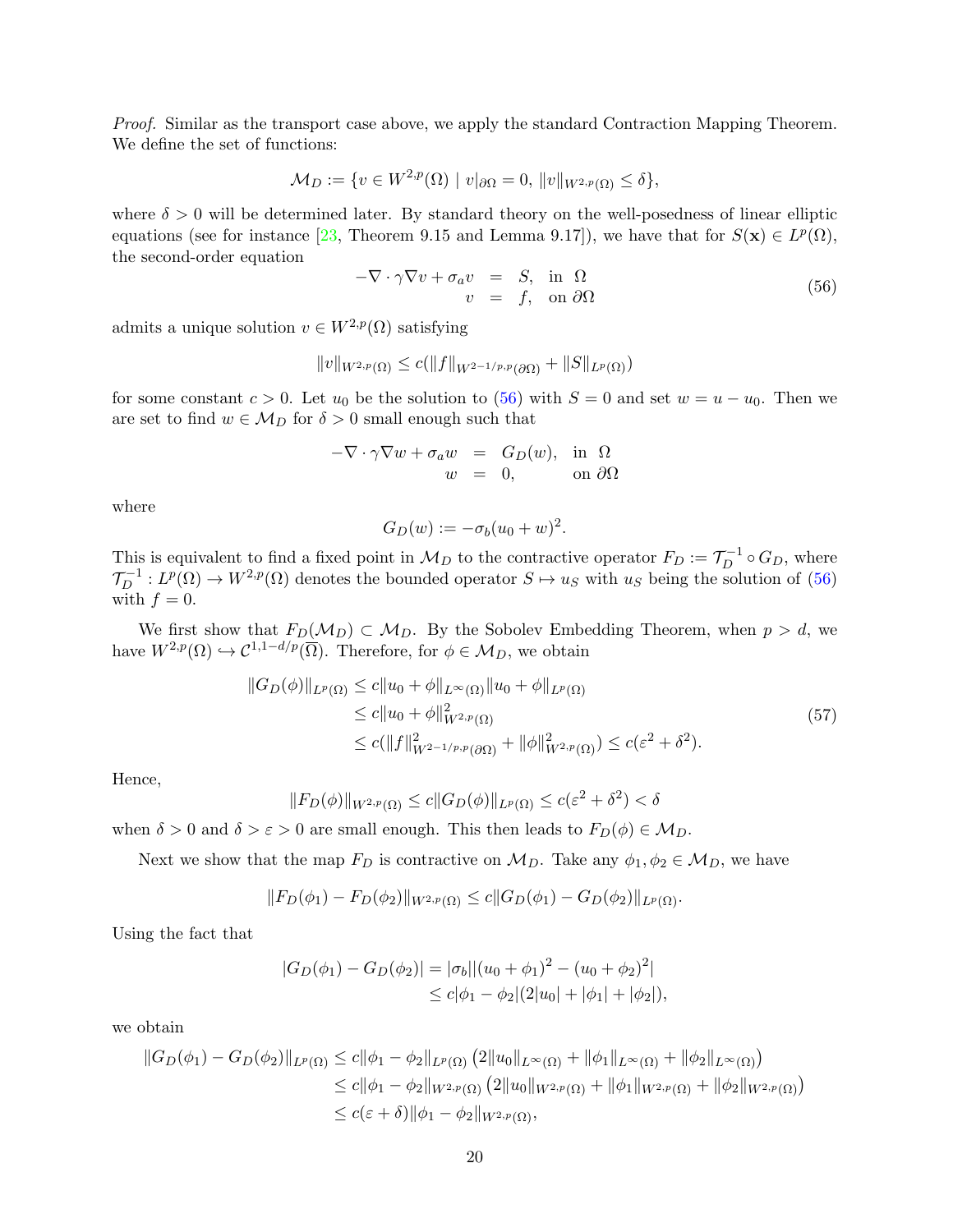which leads to

$$
||F_D(\phi_1) - F_D(\phi_2)||_{W^{2,p}(\Omega)} \le c(\varepsilon + \delta) ||\phi_1 - \phi_2||_{W^{2,p}(\Omega)}.
$$

This implies that  $F_D$  is a contraction on  $\mathcal{M}_D$  when  $\delta, \varepsilon$  are sufficiently small. The Contraction Mapping Theorem then concludes that  $F_D$  has a unique fixed point  $v \in \mathcal{M}_D$  such that  $F_D(v) = v$ . Therefore  $u = u_0 + v$  is the solution to [\(3\)](#page-1-1). Moreover, following a similar argument as in [\(57\)](#page-19-1), we can derive

$$
||v||_{W^{2,p}(\Omega)} = ||F_D(v)||_{W^{2,p}(\Omega)} \le c||G_D(v)||_{L^p(\Omega)} \le c(\varepsilon + \delta)(||u_0||_{W^{2,p}(\Omega)} + ||v||_{W^{2,p}(\Omega)}).
$$

Choosing  $\delta > \varepsilon > 0$  small enough, the term containing  $||v||_{W^{2,p}(\Omega)}$  on the right-hand side of the above estimate can be absorbed by the left-hand side. Therefore, this implies

$$
||v||_{W^{2,p}(\Omega)} \leq c||u_0||_{W^{2,p}(\Omega)}.
$$

Finally we have

$$
||u||_{W^{2,p}(\Omega)} = ||u_0 + v||_{W^{2,p}(\Omega)} \leq c||u_0||_{W^{2,p}(\Omega)} \leq c||f||_{W^{2-1/p,p}(\partial\Omega)}.
$$

The proof is complete.

#### References

- <span id="page-20-7"></span>[1] G. Alessandrini, M. Di Cristo, E. Francini, and S. Vessella, Stability for quantitative photo acoustic tomography with well-chosen illuminations, Annali di Matematica, 196 (2017), pp. 395–406.
- <span id="page-20-2"></span>[2] H. Ammari, E. Bretin, V. Jugnon, and A. Wahab, Photo-acoustic imaging for attenuating acoustic media, in Mathematical Modeling in Biomedical Imaging II, H. Ammari, ed., vol. 2035 of Lecture Notes in Mathematics, Springer-Verlag, 2012, pp. 53–80.
- <span id="page-20-0"></span>[3] S. R. ARRIDGE, *Optical tomography in medical imaging*, Inverse Probl., 15 (1999), pp. R41– R93.
- <span id="page-20-4"></span>[4] Y. M. Assylbekov and T. Zhou, Direct and inverse problems for the nonlinear timeharmonic Maxwell equations in Kerr-type media, J. Spectr. Theor., 11(1) (2020), pp. 1–38.
- <span id="page-20-5"></span>[5] G. BAL, F. J. CHUNG, AND J. C. SCHOTLAND, *Ultrasound modulated bioluminescence to*mography and controllability of the radiative transport equation, SIAM J. Math. Anal., 48 (2016), pp. 1332–1347.
- <span id="page-20-1"></span>[6] G. Bal, A. Jollivet, and V. Jugnon, Inverse transport theory of photoacoustics, Inverse Problems, 26 (2010). 025011.
- <span id="page-20-6"></span>[7] G. BAL AND K. REN, *Multi-source quantitative PAT in diffusive regime*, Inverse Problems, 27 (2011). 075003.
- <span id="page-20-3"></span>[8]  $\_\_\_\_\_\$  Non-uniqueness result for a hybrid inverse problem, in Tomography and Inverse Transport Theory, G. Bal, D. Finch, P. Kuchment, J. Schotland, P. Stefanov, and G. Uhlmann, eds., vol. 559 of Contemporary Mathematics, Amer. Math. Soc., Providence, RI, 2011, pp. 29–38.

 $\Box$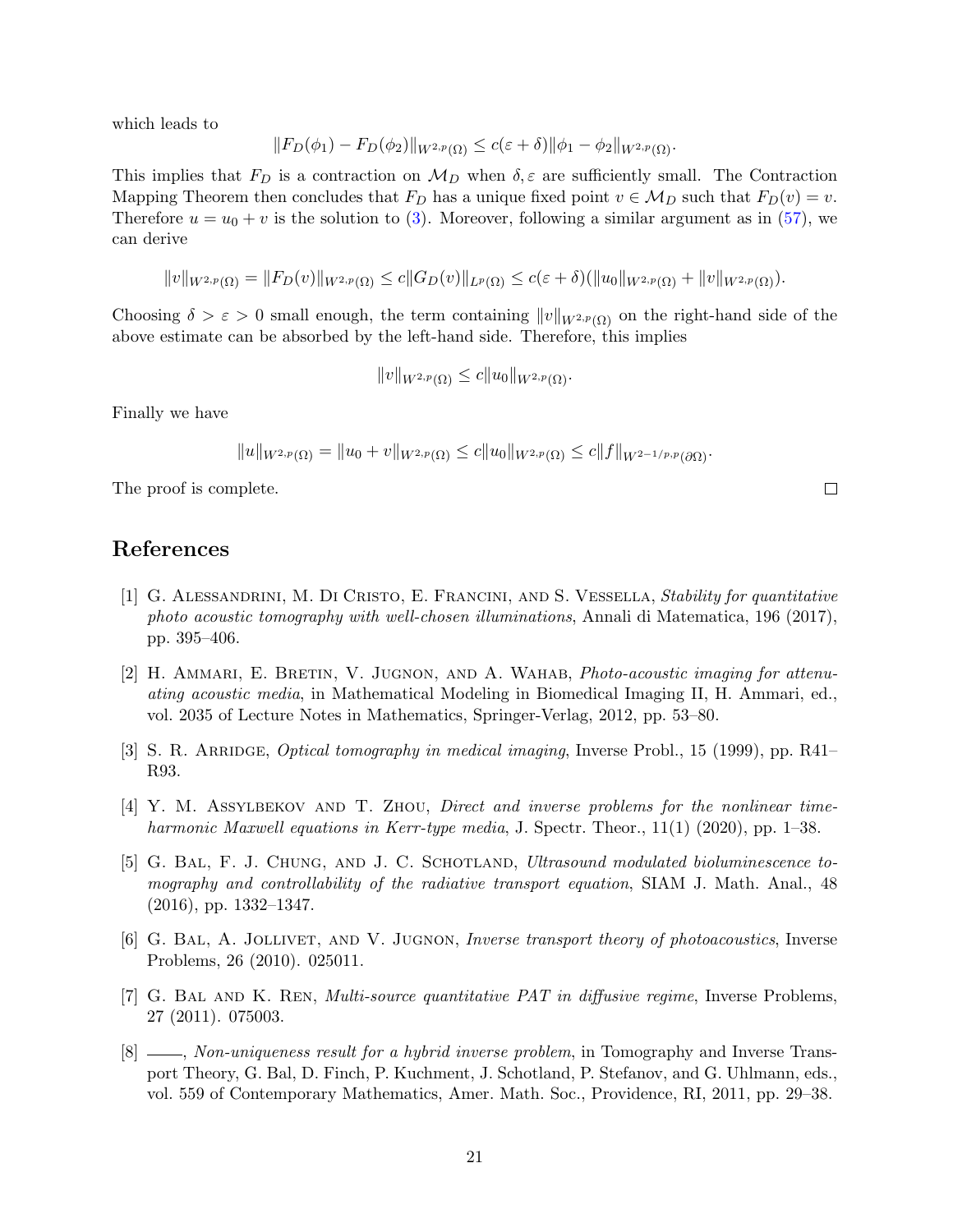- <span id="page-21-1"></span>[9] G. Bal and G. Uhlmann, Inverse diffusion theory of photoacoustics, Inverse Problems, 26 (2010). 085010.
- <span id="page-21-6"></span>[10] P. Bardsley, K. Ren, and R. Zhang, Quantitative photoacoustic imaging of two-photon absorption, J. Biomed. Opt., 23 (2018). 016002.
- <span id="page-21-8"></span>[11] T. Brander, Calder´on problem for the p-Laplacian: First order derivative of conductivity on the boundary, Proceedings of the American Mathematical Society, 144 (2016), pp. 177–189.
- <span id="page-21-2"></span>[12] P. BURGHOLZER, G. J. MATT, M. HALTMEIER, AND G. PALTAUF, Exact and approximative imaging methods for photoacoustic tomography using an arbitrary detection surface, Phys. Rev. E, 75 (2007). 046706.
- <span id="page-21-9"></span>[13] C. I. CÂRSTEA AND M. KAR, Recovery of coefficients for a weighted p-Laplacian perturbed by a linear second order term, Inverse Problems, 37 (2021), 015013.
- <span id="page-21-10"></span>[14] C. I. CÂRSTEA, G. NAKAMURA, AND M. VASHISTH, Reconstruction for the coefficients of a quasilinear elliptic partial differential equation, Appl. Math. Lett., 98 (2019), 121-127.
- <span id="page-21-11"></span>[15] X. Chen, M. Lassas, L. Oksanen, and G. Paternain Detection of Hermitian connections in wave equations with cubic non-linearity, [arXiv:1902.05711,](http://arxiv.org/abs/1902.05711) (2019).
- <span id="page-21-3"></span>[16] B. T. Cox, S. R. Arridge, and P. C. Beard, Photoacoustic tomography with a limitedaperture planar sensor and a reverberant cavity, Inverse Problems, 23 (2007), pp. S95–S112.
- <span id="page-21-7"></span>[17] R. Dautray and J.-L. Lions, Mathematical Analysis and Numerical Methods for Science and Technology, Vol VI, Springer-Verlag, Berlin, 1993.
- <span id="page-21-12"></span>[18] H. EGGER, J.-F. PIETSCHMANN, AND M. SCHLOTTBOM, Simultaneous identification of diffusion and absorption coefficients in a quasilinear elliptic problem, Inverse Problems, 30 (2014). 035009.
- <span id="page-21-15"></span>[19] H. EGGER AND M. SCHLOTTBOM, An  $L^p$  theory for stationary radiative transfer, Applicable Analysis, 93 (2014), pp. 1283–1296.
- <span id="page-21-13"></span> $[20]$  A. FEIZMOHAMMADI AND L. OKSANEN, An inverse problem for a semi-linear elliptic equation in Riemannian geometries, Journal of Differential Equations, 269(6) (2020), 4683-4719.
- <span id="page-21-0"></span>[21] A. R. FISHER, A. J. SCHISSLER, AND J. C. SCHOTLAND, *Photoacoustic effect for multiply* scattered light, Phys. Rev. E, 76 (2007). 036604.
- <span id="page-21-5"></span>[22] H. Gao, S. Osher, and H. Zhao, Quantitative photoacoustic tomography, in Mathematical Modeling in Biomedical Imaging II: Optical, Ultrasound, and Opto-Acoustic Tomographies, H. Ammari, ed., vol. 2035 of Lecture Notes in Mathematics, Springer, 2012, pp. 131–158.
- <span id="page-21-16"></span>[23] D. GILBARG AND N. S. TRUDINGER, Elliptic Partial Differential Equations of Second Order, Springer-Verlag, Berlin, 2000.
- <span id="page-21-4"></span>[24] M. HALTMEIER, T. SCHUSTER, AND O. SCHERZER, Filtered backprojection for thermoacoustic computed tomography in spherical geometry, Math. Methods Appl. Sci., 28 (2005), pp. 1919– 1937.
- <span id="page-21-14"></span>[25] A. Hannukainen, N. Hyvonen, and L. Mustonen, An inverse boundary value problem for the p-Laplacian: a linearization approach, Inverse Problems, (2018).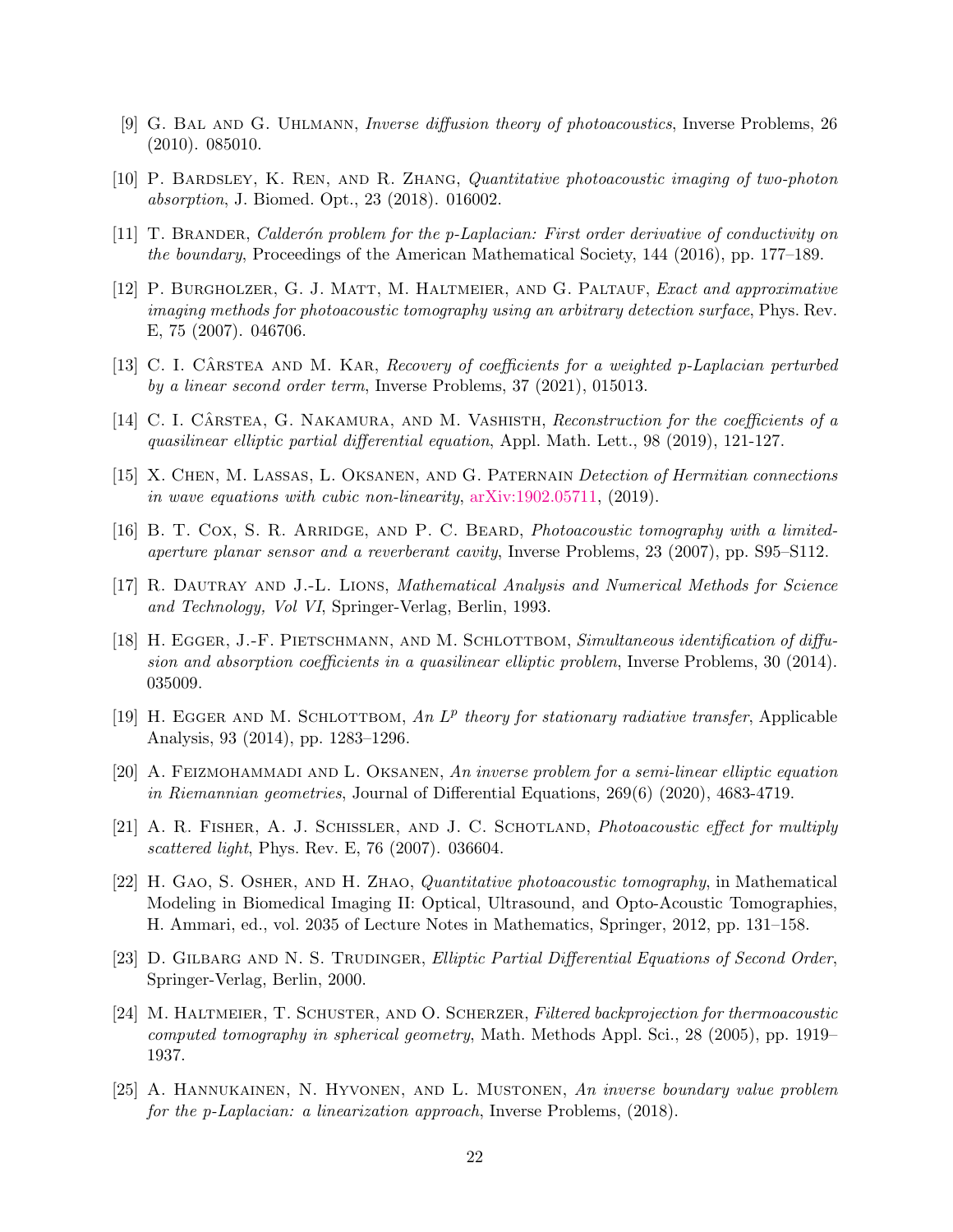- <span id="page-22-8"></span>[26] D. Hervas and Z. Sun, An inverse boundary value problem for quasilinear elliptic equations, Commun. PDE, 27 (2002), pp. 2449–2490.
- <span id="page-22-0"></span>[27] Y. Hristova, Time reversal in thermoacoustic tomography - an error estimate, Inverse Problems, 25 (2009). 055008.
- <span id="page-22-3"></span>[28] V. Isakov, On uniqueness in inverse problems for semilinear parabolic equations, Arch. Rational Mech. Anal., 124 (1993), pp. 1–12.
- <span id="page-22-4"></span>[29] , Uniqueness of recovery of some quasilinear partial differential equations, Commun. PDE, 26 (2001), pp. 1947–1973.
- <span id="page-22-5"></span>[30] , Uniqueness of recovery of some systems of semilinear partial differential equations, Inverse Problems, 17 (2001), pp. 607–618.
- <span id="page-22-6"></span>[31] V. ISAKOV AND A. NACHMAN, Global uniqueness for a two-dimensional elliptic inverse problem, Trans. AMS, 347 (1995), pp. 3375–3391.
- <span id="page-22-7"></span>[32] V. ISAKOV AND J. SYLVESTER, Global uniqueness for a semilinear elliptic inverse problem, Comm. Pure Appl. Math., 47 (1994), pp. 1403–1410.
- <span id="page-22-9"></span>[33] H. KANG AND G. NAKAMURA, *Identification of nonlinearity in a conductivity equation via* the Dirichlet-to-Neumann map, Inverse Problems, 18 (2002), pp. 1079–1088.
- <span id="page-22-1"></span>[34] A. KIRSCH AND O. SCHERZER, Simultaneous reconstructions of absorption density and wave speed with photoacoustic measurements, SIAM J. Appl. Math., 72 (2013), pp. 1508–1523.
- <span id="page-22-10"></span>[35] K. KRUPCHYK AND G. UHLMANN, *Partial data inverse problems for semilinear elliptic equa*tions with gradient nonlinearities, [arXiv:1909.08122v](http://arxiv.org/abs/1909.08122)1, (2019).
- <span id="page-22-11"></span>[36]  $\_\_\_\_\$  A remark on partial data inverse problems for semilinear elliptic equations, Proceedings of the AMS, (2019).
- <span id="page-22-2"></span>[37] P. Kuchment and L. Kunyansky, Mathematics of thermoacoustic tomography, Euro. J. Appl. Math., 19 (2008), pp. 191–224.
- <span id="page-22-12"></span>[38] Y. Kurylev, M. Lassas, and G. Uhlmann, Inverse problems for Lorentzian manifolds and non-linear hyperbolic equations, Invent. Math., 212(3) (2018), pp. 781–857.
- <span id="page-22-13"></span>[39] R.-Y. Lai and Y.-H. Lin, Inverse problems for fractional semilinear elliptic equations, [arXiv:2004.00549,](http://arxiv.org/abs/2004.00549) (2020).
- <span id="page-22-14"></span>[40] R.-Y. Lai and Laurel Ohm, Inverse problems for the fractional Laplace equation with lower order nonlinear perturbations, accepted in Inverse Problems and Imaging, [arXiv:2009.07883,](http://arxiv.org/abs/2009.07883) (2020).
- <span id="page-22-15"></span>[41] R.-Y. Lai, G. Uhlmann, and Y. Yang, Reconstruction of the collision kernel in the nonlinear Boltzmann equation, SIAM J. Math. Anal., 53(1) (2021), pp. 1049–1069.
- $[42]$  R.-Y. LAI AND T. ZHOU, Partial data inverse problems for nonlinear magnetic Schrödinger equations, [arXiv:2007.02475,](http://arxiv.org/abs/2007.02475) (2020).
- <span id="page-22-16"></span> $[43]$  R.-Y. LAI AND T. ZHOU, An inverse problem for non-linear fractional magnetic Schrödinger equation, [arXiv:2103.08180,](http://arxiv.org/abs/2103.08180) (2021).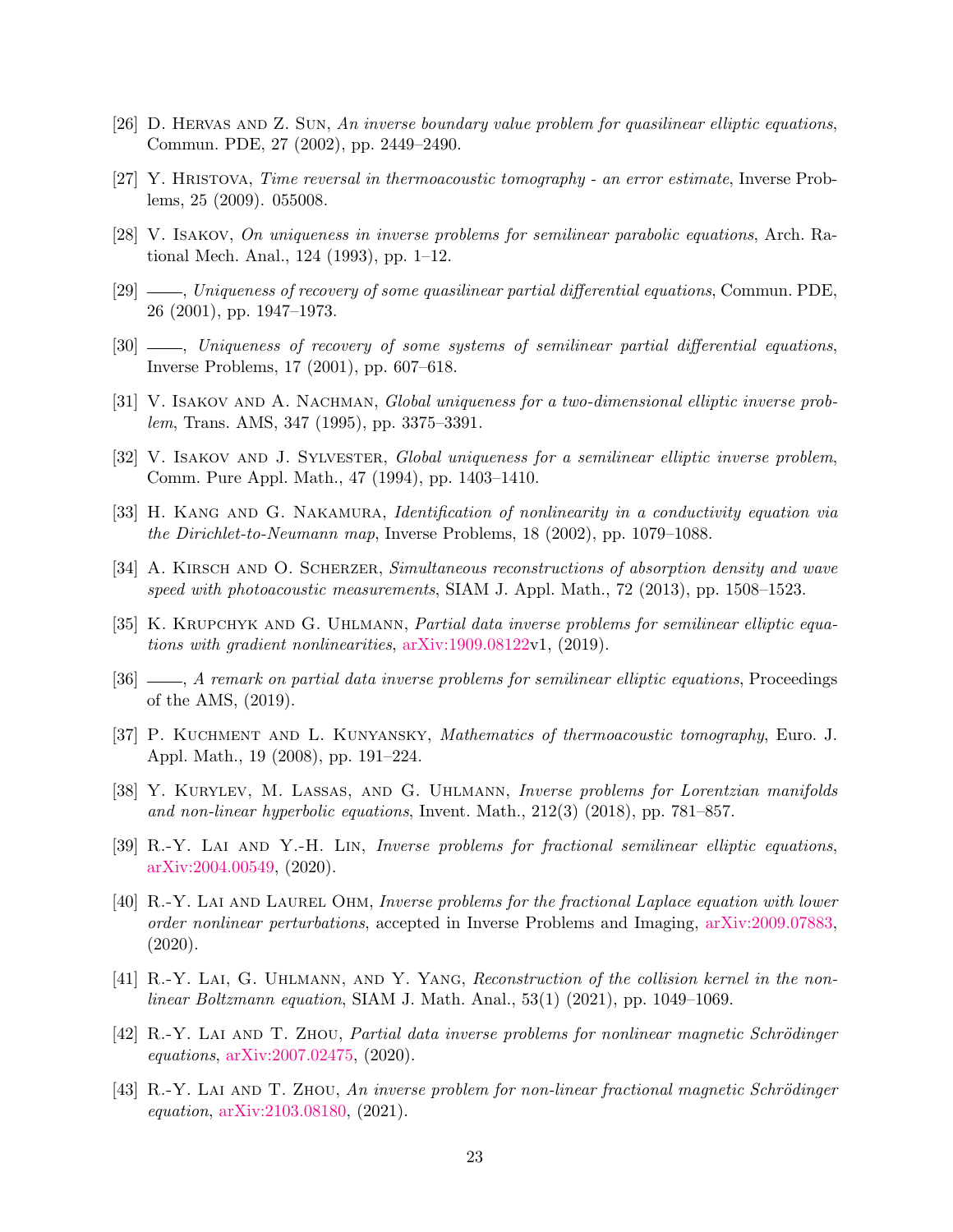- <span id="page-23-10"></span>[44] M. Lassas, T. Liimatainen, Y.-H. Lin, and M. Salo, Inverse problems for elliptic equations with power type nonlinearities, J. Math. Pures Appl., 145 (2021), pp. 44–82.
- <span id="page-23-11"></span>[45] , Partial data inverse problems and simultaneous recovery of boundary and coefficients for semilinear elliptic equations, Rev. Mat. Iberoam., (2020), doi: 10.4171/rmi/1242.
- <span id="page-23-12"></span>[46] M. Lassas, T. Liimatainen, L. Potenciano-Machado, and T. Tyni Uniqueness and stability of an inverse problem for a semi-linear wave equation, [arXiv:2006.13193,](http://arxiv.org/abs/2006.13193) (2020).
- <span id="page-23-13"></span>[47] M. Lassas, G. Uhlmann, and Y. Wang, Inverse problems for semilinear wave equations on Lorentzian manifolds, Comm. Math. Phys., 360(2) (2018), pp. 555–609.
- <span id="page-23-2"></span>[48] J. LAUFER, B. T. COX, E. ZHANG, AND P. BEARD, Quantitative determination of chromophore concentrations from 2D photoacoustic images using a nonlinear model-based inversion scheme, Applied Optics, 49 (2010), pp. 1219–1233.
- <span id="page-23-3"></span>[49] A. V. Mamonov and K. Ren, Quantitative photoacoustic imaging in radiative transport regime, Comm. Math. Sci., 12 (2014), pp. 201–234.
- <span id="page-23-14"></span>[50] C. MUNOZ AND G. UHLMANN, The Calderón problem for quasilinear elliptic equations, [arXiv:1806.09586,](http://arxiv.org/abs/1806.09586) (2018).
- <span id="page-23-4"></span>[51] A. Pulkkinen, B. T. Cox, S. R. Arridge, J. P. Kaipio, and T. Tarvainen, A Bayesian approach to spectral quantitative photoacoustic tomography, Inverse Problems, 30 (2014). 065012.
- <span id="page-23-9"></span>[52] K. Ren, H. Gao, and H. Zhao, A hybrid reconstruction method for quantitative photoacoustic imaging, SIAM J. Imag. Sci., 6 (2013), pp. 32–55.
- <span id="page-23-16"></span>[53] K. REN AND S. VALLÉLIAN, *Characterizing impacts of model uncertainties in quanti*tative photoacoustics, SIAM/ASA J. Uncertainty Quantification, 8 (2020), pp. 636–667. [arXiv:1812.02876.](http://arxiv.org/abs/1812.02876)
- <span id="page-23-7"></span>[54] K. Ren and R. Zhang, Nonlinear quantitative photoacoustic tomography with two-photon absorption, SIAM J. Appl. Math., 78 (2018), pp. 479–503.
- <span id="page-23-5"></span>[55] K. Ren, R. Zhang, and Y. Zhong, Inverse transport problems in quantitative PAT for molecular imaging, Inverse Problems, 31 (2015). 125012.
- <span id="page-23-0"></span>[56] K. Ren and Y. Zhong, Unique determination of absorption coeffients in a semilinear transport equation, SIAM J. Math. Anal., [arXiv:2007.09516,](http://arxiv.org/abs/2007.09516) (2021).
- <span id="page-23-6"></span>[57] T. Saratoon, T. Tarvainen, B. T. Cox, and S. R. Arridge, A gradient-based method for quantitative photoacoustic tomography using the radiative transfer equation, Inverse Problems, 29 (2013). 075006.
- <span id="page-23-15"></span>[58] R. Shankar, Recovering a quasilinear conductivity from boundary measurements, Inverse Problems, 37 (2021). 015014.
- <span id="page-23-1"></span>[59] P. STEFANOV AND G. UHLMANN, Thermoacoustic tomography with variable sound speed, Inverse Problems, 25 (2009). 075011.
- <span id="page-23-8"></span>[60] P. STEFANOV AND Y. ZHONG, Inverse boundary problem for the two photon absorption transport equation, [arXiv:2104.06566,](http://arxiv.org/abs/2104.06566) (2021).